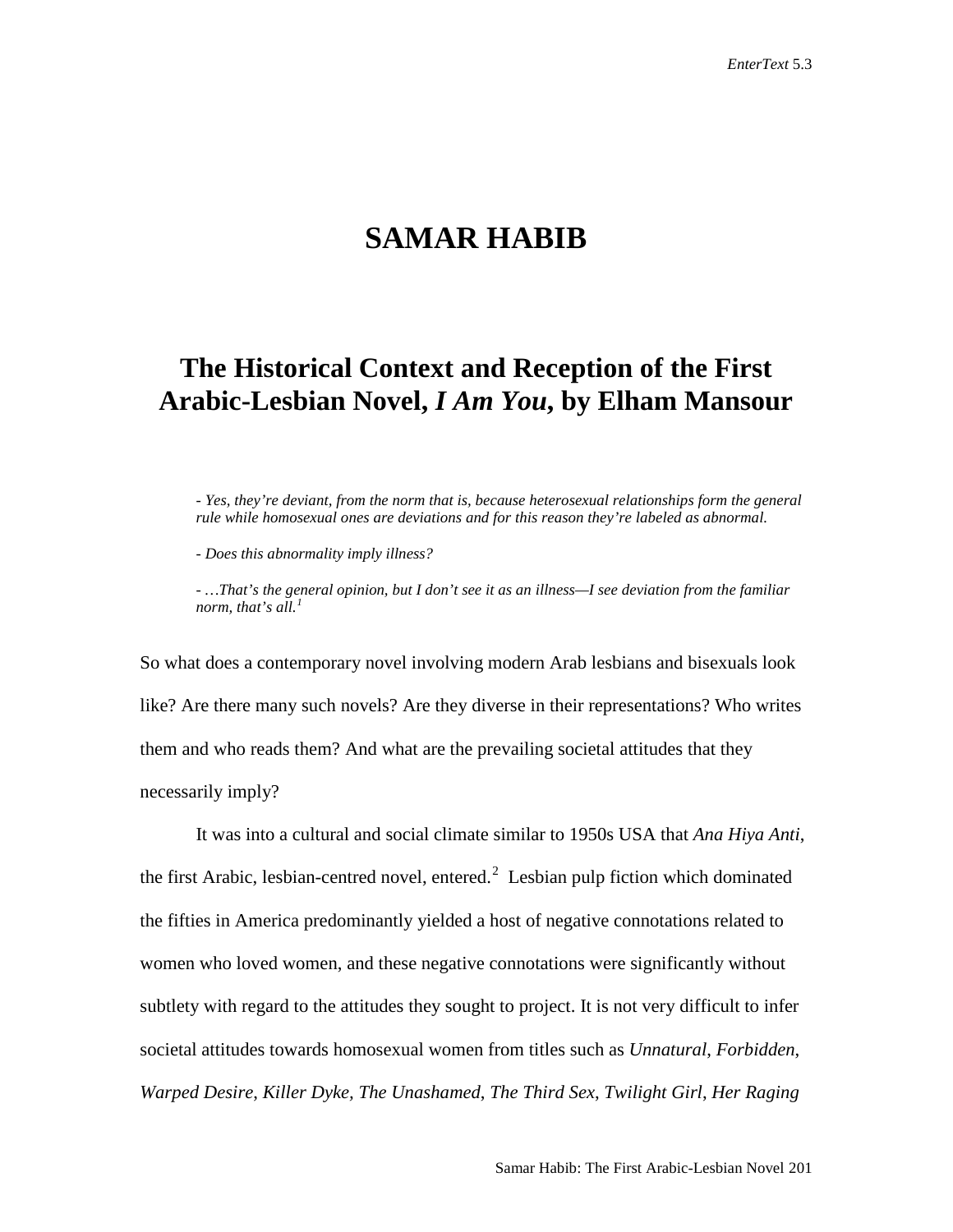*Needs, Lesbian Hell* and *No Men Allowed.*[3](#page-33-0) The titles project sensuous connotations as to the nature of this *deviance*. Here, deviance is not a mathematical term, equalised by its relations to the central deviation on a graph. Here deviance is unsightly; it is sly, it belongs to the world of darkness and lack of decorum, dissipation and lack of moral discipline. The deviants are exclusionary and "warped," they inhabit hellish places and prey on the weak, their ends are usually tortuous and dramatic, their lives twisted and highly immoral.

Admittedly, even as early as the 1950s and 1960s some pulp fiction titles were seeking to address the negative images of female homosexuality portrayed in pulp novels and cinema such as Ann Bannon's novels, beginning as early as 1957 with *Odd Girl Out*. [4](#page-33-1) In the gay consciousness, this brought on and reflected a realisation of the importance of promoting positive public relations between sexual deviants (read: homosexuals) and the moral mass. Increasingly, depictions of homosexuality, particularly in western societies, are becoming depictions which take into account the personal experiences of their subjects. What is accelerating in production in the West is material representing homosexuality without it being reviled. In the Middle East, discussion of sexuality in general has become heavily laden with secrecy and reticence, and depictions of homosexuality necessarily suffer from such rising conservatism.

When *Ana Hiya Anti* was published in Beirut in the year 2000, a rather temperate and calm sea of oblivion dominated, and if not oblivion, then it was the appearance of ultimate consensus on the public front: that homosexuality *is* a disease, that it *is* distasteful, unnatural, sinful and indicative of weakness of the will.<sup>[5](#page-33-2)</sup> A person speaking to the contrary meets staunch opposition, whereas a person supporting the negative beliefs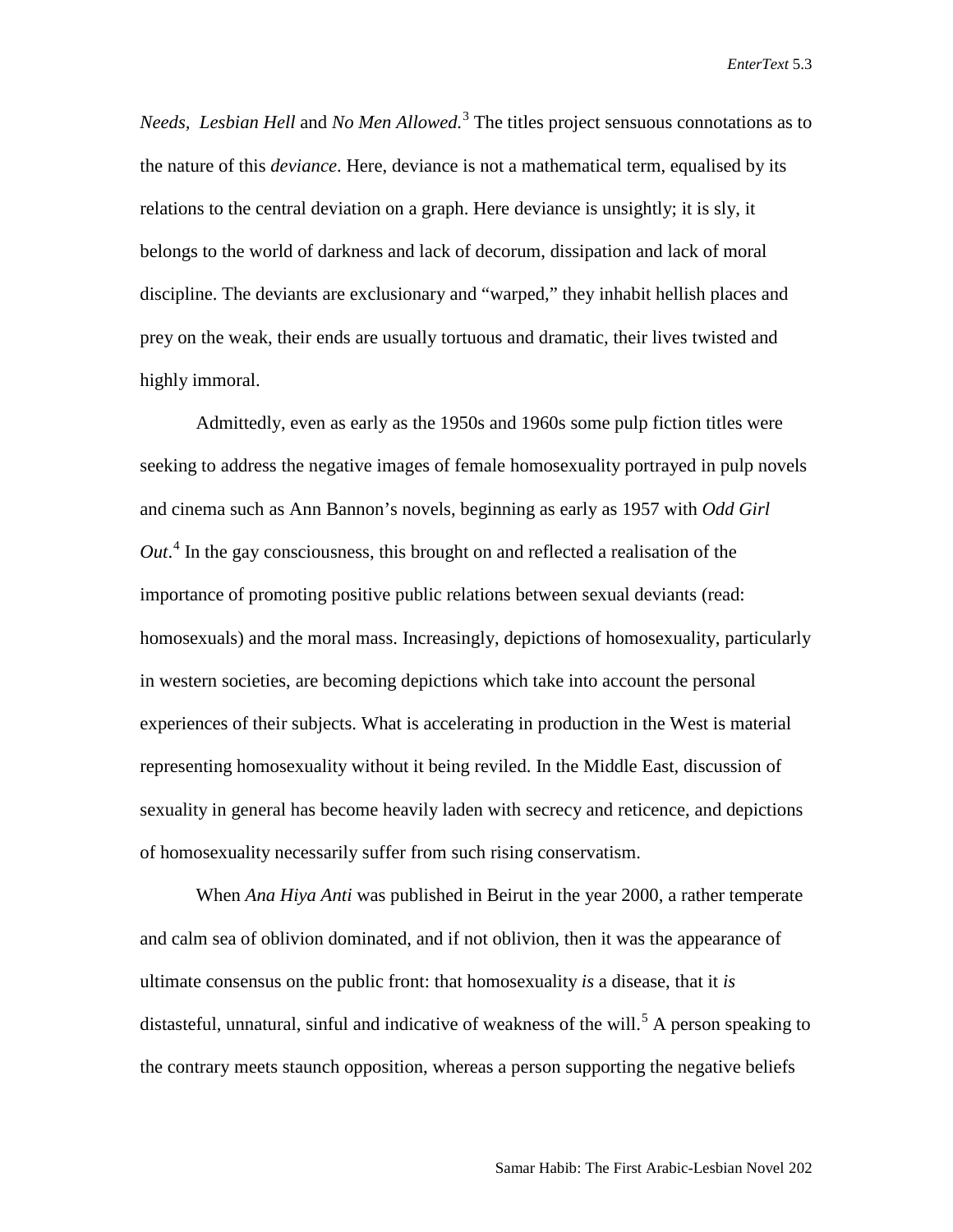never needs to justify them. *Ana Hiya Anti*, which translates as *I Am You* (all feminine pronouns in the original language) is centred on the experiences of three main characters. Siham, the youngest of the trio, is a young woman who is coming to terms with her sexual identity and her exclusive desire for women. Layal is the (supposedly) heterosexual professor at university on whom Siham becomes transferentially fixated when Layal decides to mentor Siham and to review her poetry. Much of the novel is dedicated to Siham's adolescent writings, which predominantly fall in the genre of Sapphic love poetry. Finally, we meet Meemee, a young and attractive married woman with children, who no longer enjoys sexual relations with her husband. Meemee is also fixated on Layal (who lives in the same building) and is in the midst of extricating herself from the irritating "old hag," a widowed neighbour, with whom she has sexual relations.

Elham Mansour, the author of *Ana Hiya Anti*, was an established writer when her novel came out in the closing months of the year 2000. She had just completed the second novel of her trilogy of novels centred on her protagonist Hiba, who mirrors the author in some biographical respects as well as the protagonist Layal, in *I Am You* (the third instalment of the trilogy comes shortly after the publication of *I Am You*). Mansour was born in Ba'albek, Lebanon—a tourist attraction which proudly boasts ancient Roman ruins that have improbably survived fifteen years of war. Mansour went to school in Jounieh, another famous, sea-side tourist attraction constituted predominantly of Christian Lebanese families. She received her Bachelor of Psychology from L'Ecole des Lettres in Lebanon and was awarded her Doctorate of Philosophy from Sorbonne University where she completed her thesis on "the concept of liberation in contemporary political thought."[6](#page-33-3) Doctor Mansour was the chair of the Philosophy department at the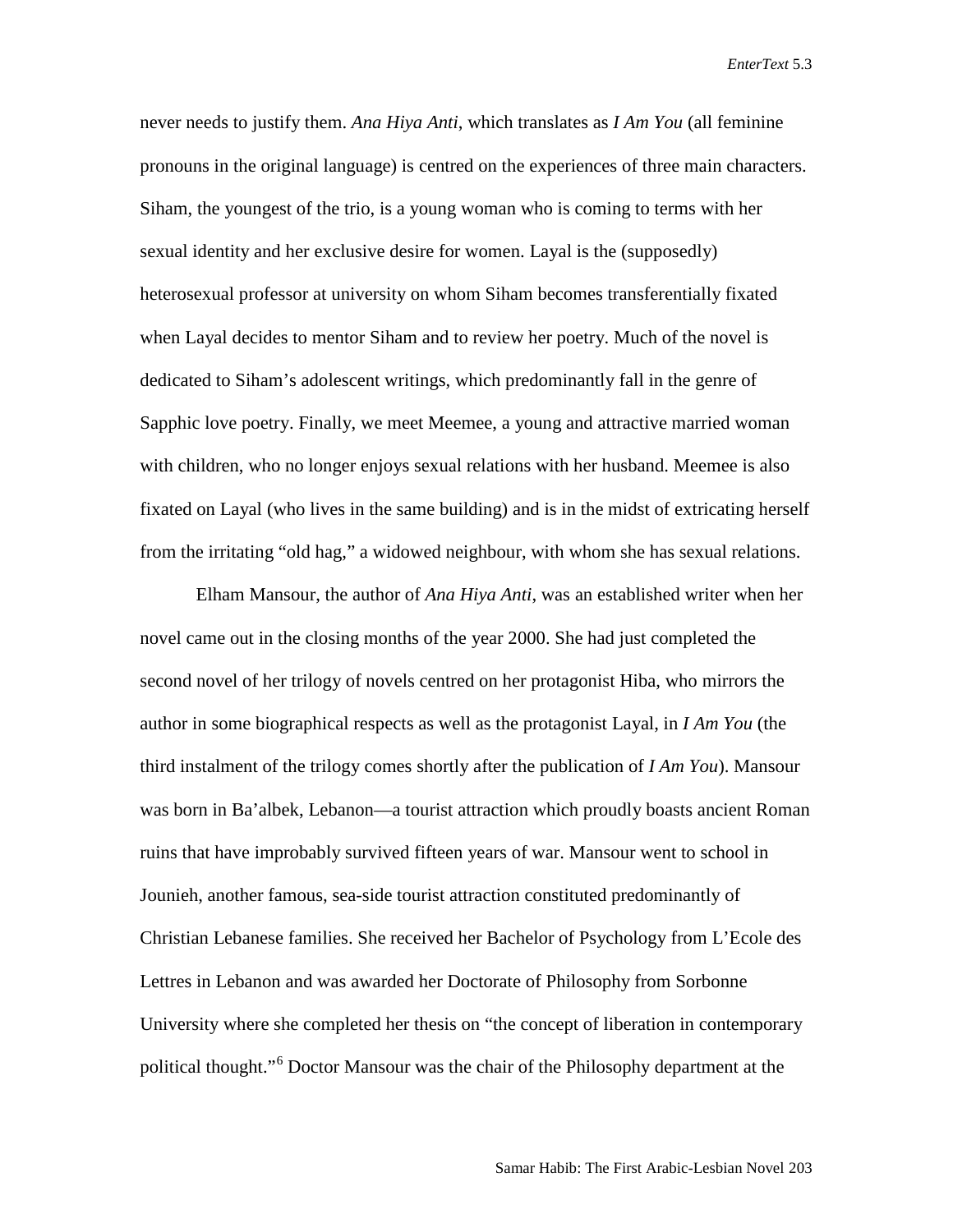Lebanese University when *I Am You* was released, and continues to hold that position. She kindly forwarded me a collection of reviews and articles written about the novel around the time of its release. To this collection of critiques I owe considerable debt in formulating my insights into the reception of this novel and into consolidating my theory of the Arabian epistemology of homosexuality in its present configuration.

When it was published, *Ana Hiya Anti* generated a little over a dozen newspaper reviews, and yet it was considered a best seller for some time. It was distributed internationally, with a particular demand for it in the Saudi Arabian market.<sup>[7](#page-34-0)</sup> The reviews predominantly agreed that Mansour's novel was poor in composition, structure and logic. It is difficult to believe that the virulent attacks on structure, language and logic were not in part a result of reactions to the subject matter and the rhetoric deployed in the novel in regard to homosexuality. Mansour defended against the notion that her text was not artful with the assertion that all storytellers possessed their own personal techniques.<sup>[8](#page-34-1)</sup> This onslaught of criticism appeared to be significantly motivated by hidden moral prerogatives, but of course occasionally there were ambivalent exceptions. I am less interested in defending *I Am You* against the accusations that it was "poorly written" than in the qualities of culture that this form of critique reveals. I therefore do not intend to demonstrate or to argue that *I Am You* is *not* poorly written—in my opinion it does appear to be hastily written—it is the novel's political and rhetorical attributes, regardless of form and structure, that concern me in this article. I am interested in this text for the clusters of ideas it presents, for the societal attitudes it simultaneously implies and challenges rather than for its "literary" value.<sup>[9](#page-34-2)</sup>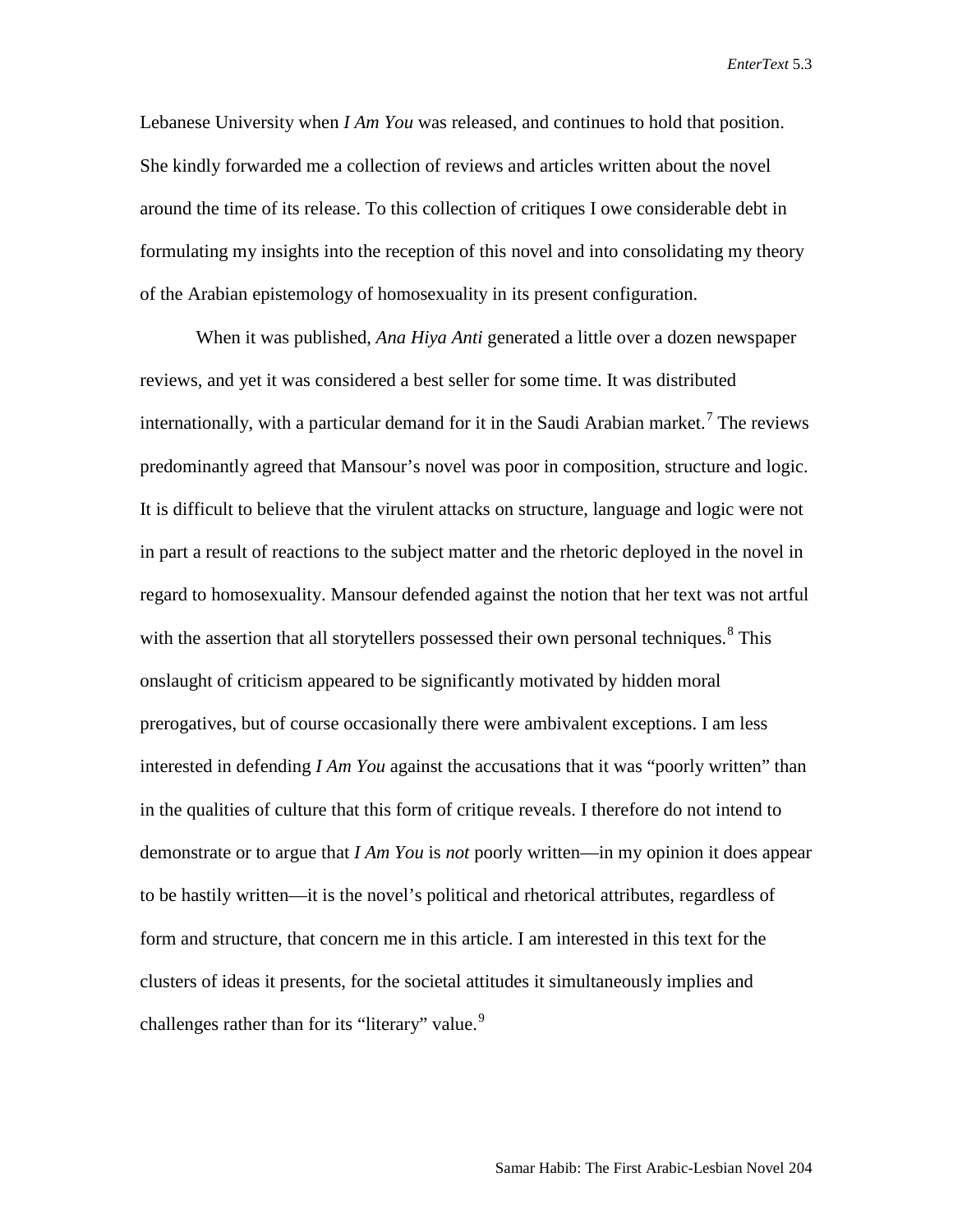## **Reviewing** *I Am You* **in Lebanon**

Writing for the prominent literary magazine *Al-Naqid*, Pierre Shalhoob claimed that "despite [the characters'] level of education, the way they express their emotions and feelings is littered with superficial and clichéd sentences and words."[10](#page-34-3) Shalhoob however, does not criticise Mansour's characters for their sexual deviations; instead, and unusually, he sympathises with the characters. "[E]ach one of them," he writes "is searching for a partner, not simply to satisfy their lust but to find a woman who can complete their beings."

Qasim Nouri Abood affirmed that the text ignored the "meaning and the form" of literary writing and added that the

publication of this book should not be considered an error or a "slip-up," but to the contrary it is necessary for two reasons: the first is the sensitivity involving the topic… and the second, what the story presents in excess of ambiguity of meaning and ignoring narrative skill (al-tikaniya) is what distinguishes a great deal of the present Arab publications in poetry and story telling.<sup>[11](#page-34-4)</sup>

While it might seem that Abood did not object to the subject matter, his understanding of it is clearly inscribed in his reference to homosexual love as *hub athim* ("sinful love"), and his wish to see more of its "conflicted psychology" in the novel. For Abood, the "lesbians" simply did not suffer enough. This attitude towards homosexuality is shared by a number of critics who reviewed the book. Yasseen Rafa'iyah concluded that "it is true that the subject matter is very daring, but this is not enough. We can't just write it any which way, the subject needs caution and entry into its depths, because the subject of lesbianism is the suffering of Woman, in the same way that sodomy [read as homosexuality] is the suffering of the Man and they are both a dangerous illness."<sup>12</sup> Rafa'iah and other critics conveying this view of homosexuality are fixated upon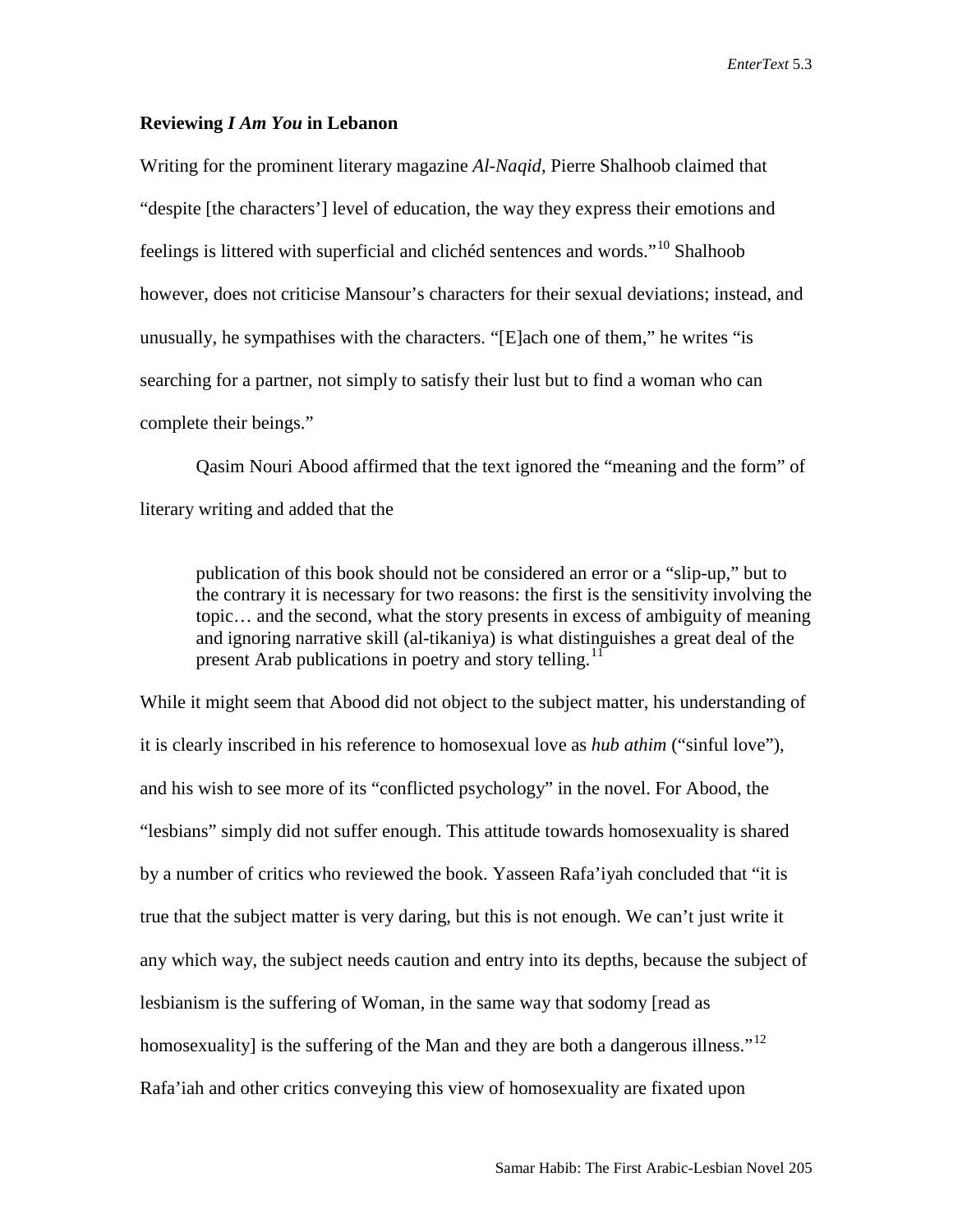Mansour's inability to deliver a conclusive discussion of "causes and reasons" for homosexual relations. Rafa'iah is particularly fixated by the notion that Siham was sexually assaulted by her father and that Mansour should have stressed this as the cause of Siham's homosexuality. He fails to mention, as though he did not realise, that Siham later admits to having fabricated the story, partly from her desire to find a cause and partly to lure Layal (the unrequited object of her affection) to "fall for her." Predominantly however, Siham's desire to find causes for her sexual orientation stems from societal claims (as exemplified by Rafai'iah and other critics) that an incidental cause *must* exist. Several critics have exploited Siham's confused relations with her nowdeceased father. Amina Ghusun, in a scathing review, also attributes Siham's homosexuality to rape by her father and she also fails to note that this is negated later in the story. She concludes from her moral high ground, without hesitation: "[i]t is as though the reader of *I Am You* is [presumed to be] unnerved by what is forbidden, or any taboo, and is rather irritated by Muslim women and morality and tastefulness."[13](#page-34-6) She too criticises Mansour for her "poor" literary techniques.

In Moody Bittar's contribution, the novel is again said to be "poorly written" and the poetry (written by Siham) in it is "laughable." He too criticises Mansour for not providing clear reasons for Siham's homosexuality. He adds: "Mansour's protagonists are invasive and sex-obsessed. They are held captive by their obsessions and their insane desires regardless of how much physical and social danger this leads them to."<sup>14</sup> Another reviewer writing in this vein criticises Mansour for depicting relationships between women as being "better than the *natural* relationship between the woman and the man<sup>"[15](#page-34-8)</sup> (my emphasis). Maree Al-Qaseefee claims that the novel is poorly written and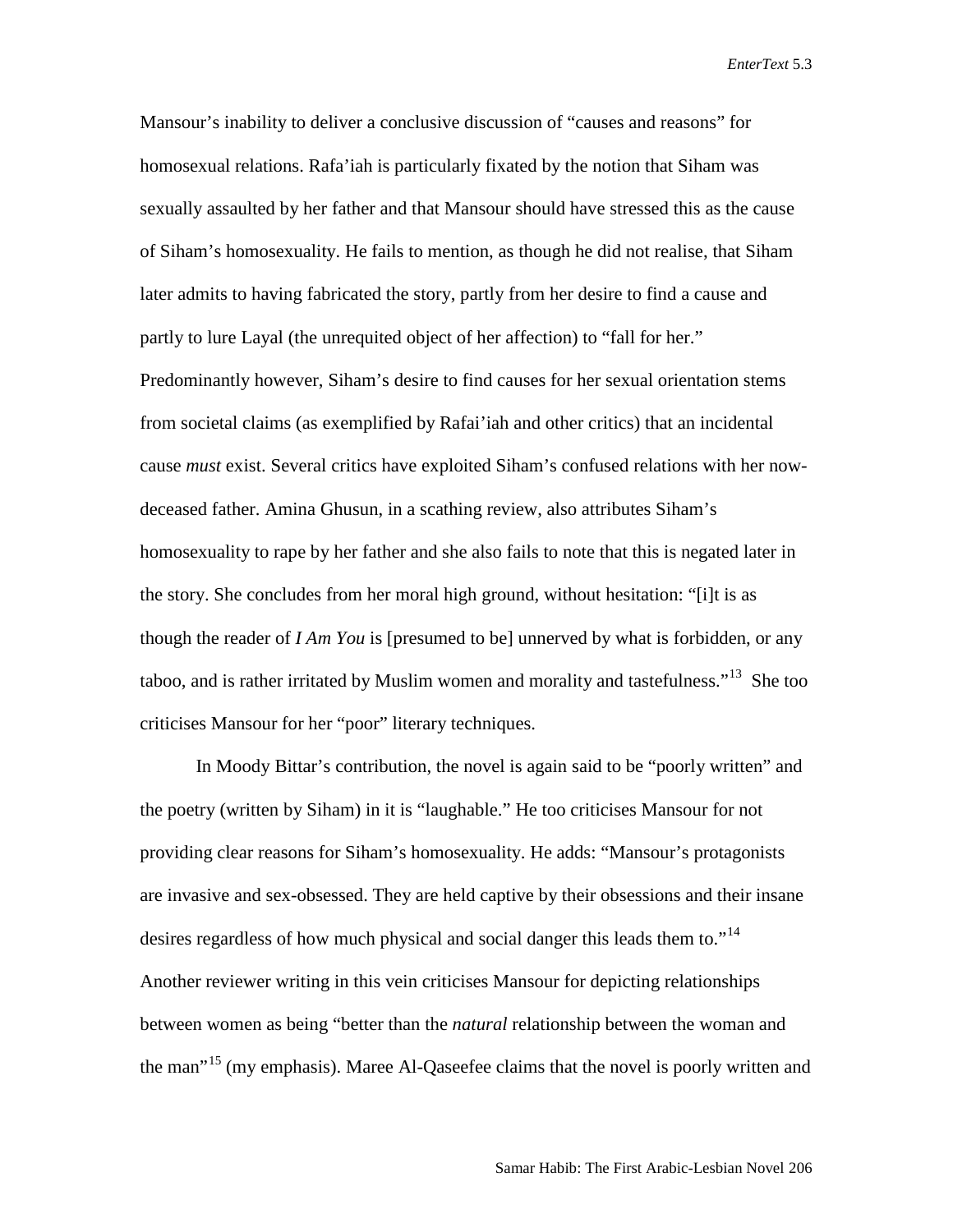that it resembles a short documentary interviewing two or three people "who specialise in this activity" (as though it were a sport). Al-Qasseefee praises Mansour for her pioneering work and for daring to interrogate the relationship between "artistic and literary genius and sexual deviation," as well as the role that the "male plays in driving women into the arms of other women due to his selfishness, carelessness and harshness. But does this mean that the woman will definitely find compensation in a homosexual relationship? This is not what the novel concludes with any certainty."<sup>[16](#page-34-9)</sup> Al-Qasseefee's intermediate-level tolerance for this subject is admirable, even though her understanding fails to register the novel's claims about homosexuality. Al-Qasseefee is quick to attribute female homosexuality to the harshness of men, whereas the novel does not exclusively discuss this point, nor does it at all suggest that women who have been hurt by men will be able to, or do, substitute heterosexual relations for homosexual ones.

It would seem that the majority of negative reviews rest their cases on two points: the first is that the text is poorly written, the second is that the subject of homosexuality *is* distasteful and unnatural or caused by traumatic incidents and thus it is the moral role of the narrative to reveal this,  $17$  therefore Mansour's rhetoric (through the character Layal) of conceiving homosexuality as natural is wrong, ill-conceived and irresponsible.

As is indicated by these reviews, the contemporary popular Arabian epistemology of female homosexuality seems to be based on the following assumptions:

a) Women *turn* to other women due to the "harshness" of men.

b) Women *turn* to other women due to experience of sexual trauma (with men). c) Women *turning* to other women are immoral, deranged, and suffer mental ailments.

d) Homosexuality is caused by something whose value is unequal to the value of the presumed causes of heterosexuality (i.e. procreation/ "nature"/"God's intent"). e) The cause of homosexuality is usually an aberration of upbringing.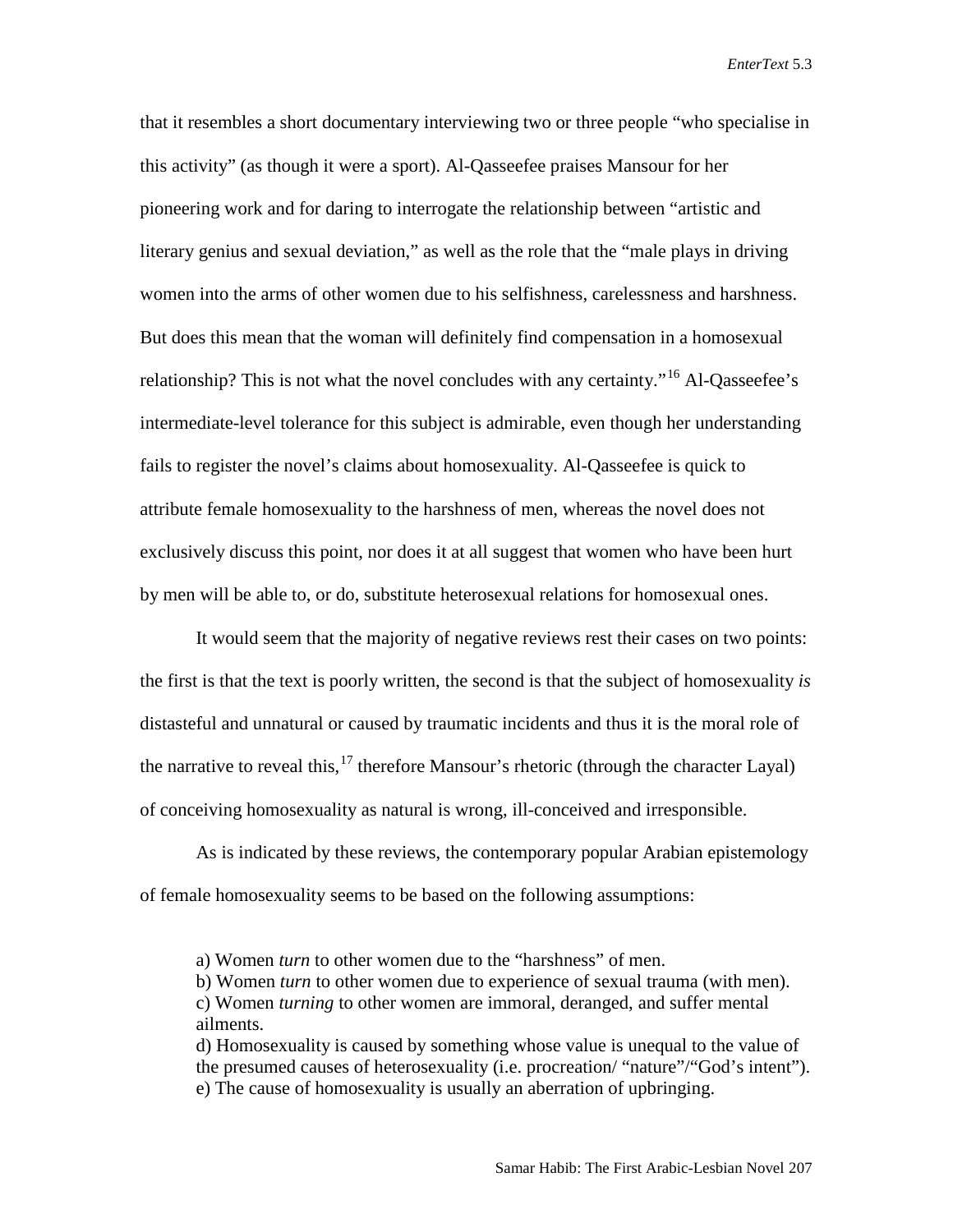Even though *I Am You*'s major character Siham searches for causes of her homosexuality, she finally has to reconcile herself to the fact that these causes are either non-existent or impossible to discern, a point the critics (deliberately?) fail to engage with. It is as though they are unable to grasp the concept of acausality because it is somehow a new approach to an old "problem" which was thought to be clearly understood, not only morally but also psychologically. Addressing these popular Arabian epistemes of female homosexuality, Mansour remarked in an interview with Zeina Bizzie that:

our desire to change [the other], stems from our thinking that there is something wrong about the thing we want to change. And we presume homosexual relationships to be wrong. So what is the truth and on what basis have we founded our gauge of what is right and wrong? Everything is relative and what our societies reject, others accept, and what is rejected now, people will accept in the future. Therefore there are no fixed factors to be relied on....<sup>[18](#page-34-11)</sup>

Mansour's novel was difficult for the critics to like, not only for its deliberately direct use of language,  $^{19}$  $^{19}$  $^{19}$  but also for the ideology and rhetoric which it propagates in regards to homosexuality. The novel's rationalisation of homosexual relationships seemed foreign to Arab critics, and it shocked them further because it was not achieved through preamble and circumvention, but through blatant and unambiguous declarations, such as Layal's profession that: "I am against moral evaluation when it comes to this subject—I am all for individual freedom, and as long as that freedom harms no one, then it is legitimate, in my opinion" (94). These declarations Mansour has had to re-iterate to her critics, who seem to have missed the various points she has taken up throughout her narrative. In the three interviews conducted with her shortly after the release of her novel, she stressed that homosexuality is a matter that is ignored by society and that it should be a matter returned to the arena of public discussion. In this statement, she was in fact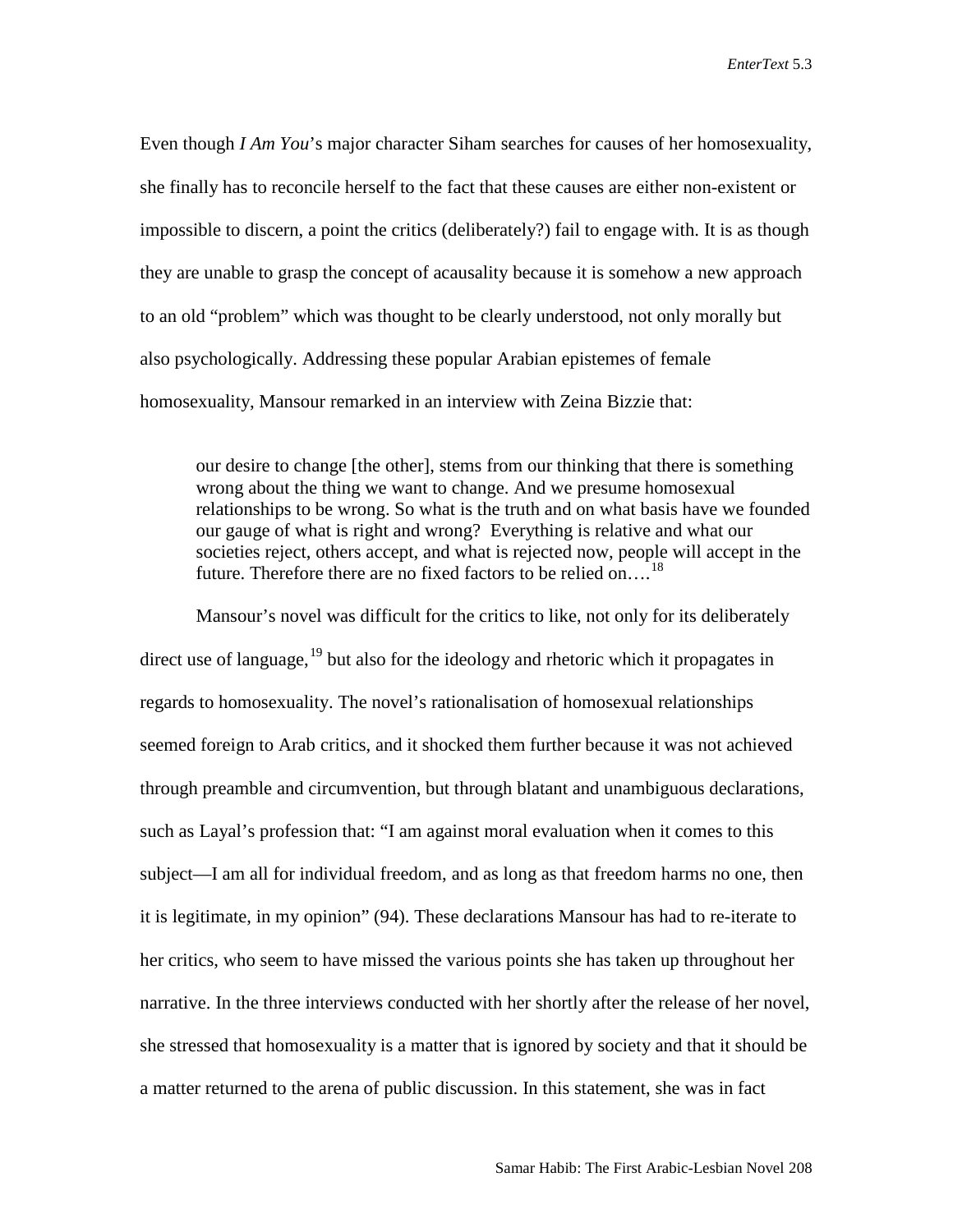recalling remarks she assigned her characters in the novel, as can be seen in the

following:

As for us here [homosexuality] is muffled because we are still in the magical pattern of thought. We think that being silent about a reality of some sort enables us to eliminate it. Yes, eliminate it from our thoughts, so that it nests in our bodies and our subconscious and so that it reflects itself throughout all our behaviours without our knowledge (59-60).

[My mother] is like the ostrich, burying her head so that she won't see. She may as well stay in her blindness or pretend blindness, the important thing is that she stays out of my affairs (77).

In the interviews Mansour also stressed that the Platonic concept of love<sup>[20](#page-34-13)</sup> was the philosophical point she wished to explore foremost (even more so than homosexual relationships), and that it was "on this concept that the entire Greek philosophical system was based."<sup>[21](#page-34-14)</sup> In Mansour's novel, Layal claims:

I believe that the like realises the like, meaning that a woman is looking, in her relationship with a man, for what completes her femininity, in the same way the man searches for what completes his masculinity in his relationship with a woman…. If this analysis is true then it explains that in homosexual relationships, the sex of the other is not as important as the complementarity of the like. This completeness can be within the same sex, as is the case with lesbians and gays, or between different sexes as seen in the general governing rule (139-140).

This theoretical framework standardises the experience of love as universal and does away with the distinction between hetero- and homosexual love,  $2^2$  a distinction adamantly defended by conservative thinkers and writers who reject the nature and humanity of homosexual or bisexual inclinations. It was these ideas that she hoped to project, and it was precisely these that the critics avoided discussing, presumably because these ideas arrived on the scene suddenly and without significant precedent or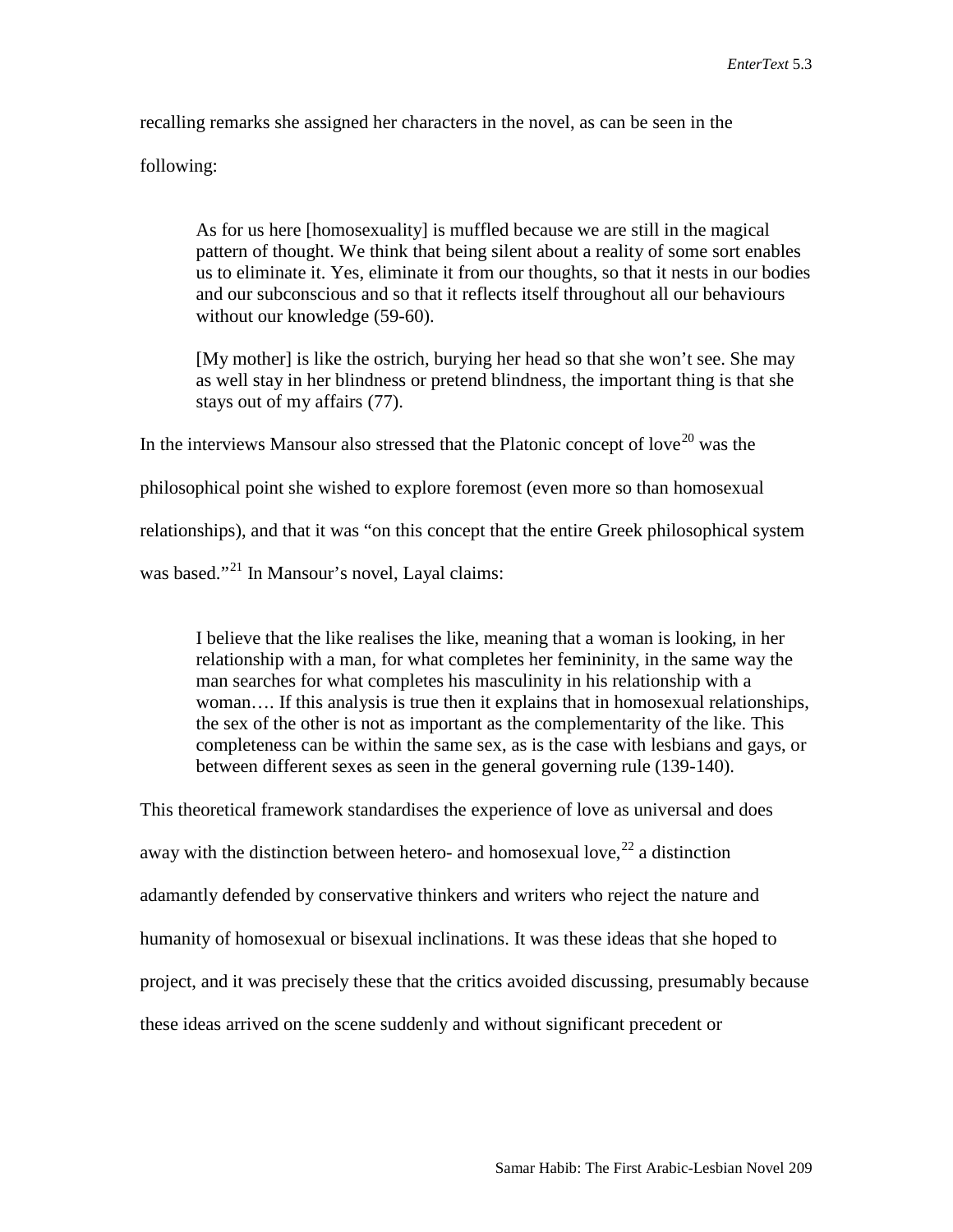preparation, and, for many readers, without the (liberationist) theoretical context they embody. Clashing with Mansour on this point, one interviewer commented to her,

The psychological elements in this novel do not reveal the motives or the reasons behind the characters. In reality, and don't get upset with me, I found nothing except very little of this [form of revelation]. Where is the psychological analysis of your novel's characters? You say you come to the art of the novel from a philosophy and psychology background, where is the philosophy and psychology in this novel  $2^{23}$  $2^{23}$  $2^{23}$ 

While the majority of the reviews were choric in their condemnation of homosexual interests and the author's writing techniques, Hanneen Ghadar was of the opinion that the writing was too timid, that although sex and the penetration of taboos were promised, the language fell short of new and refreshing descriptions. She added in a review which combined several recently released novels on the subject of sex, that even women writers presented their heroines "in the traditional manner that men have depicted them" (i.e. as passive recipients of pleasure). Specifically of *I Am You* she commented that "Siham displays no sexual feelings (except through intermittent poetry between one disappointment and another)," quoting Siham's poem beginning with "I have not imagined you naked once" as evidence of her remark.<sup>[24](#page-34-16)</sup> Later, Ghadar quotes lines which describe an orgy/party scene and comments: "three full stops [ellipsis] is what the author has left for the reader to imagine sexual activity between two women, three full stops!" Ghadar's review demands more woman-centred descriptions of sex and more explicit content. What Ghadar calls for is quite valid given the predominance of patriarchal rhetorical strategies involving descriptions of sex, sexuality and gender (in both literature and criticism) that position women as infinitely passive and receptive and men as virile and insatiable.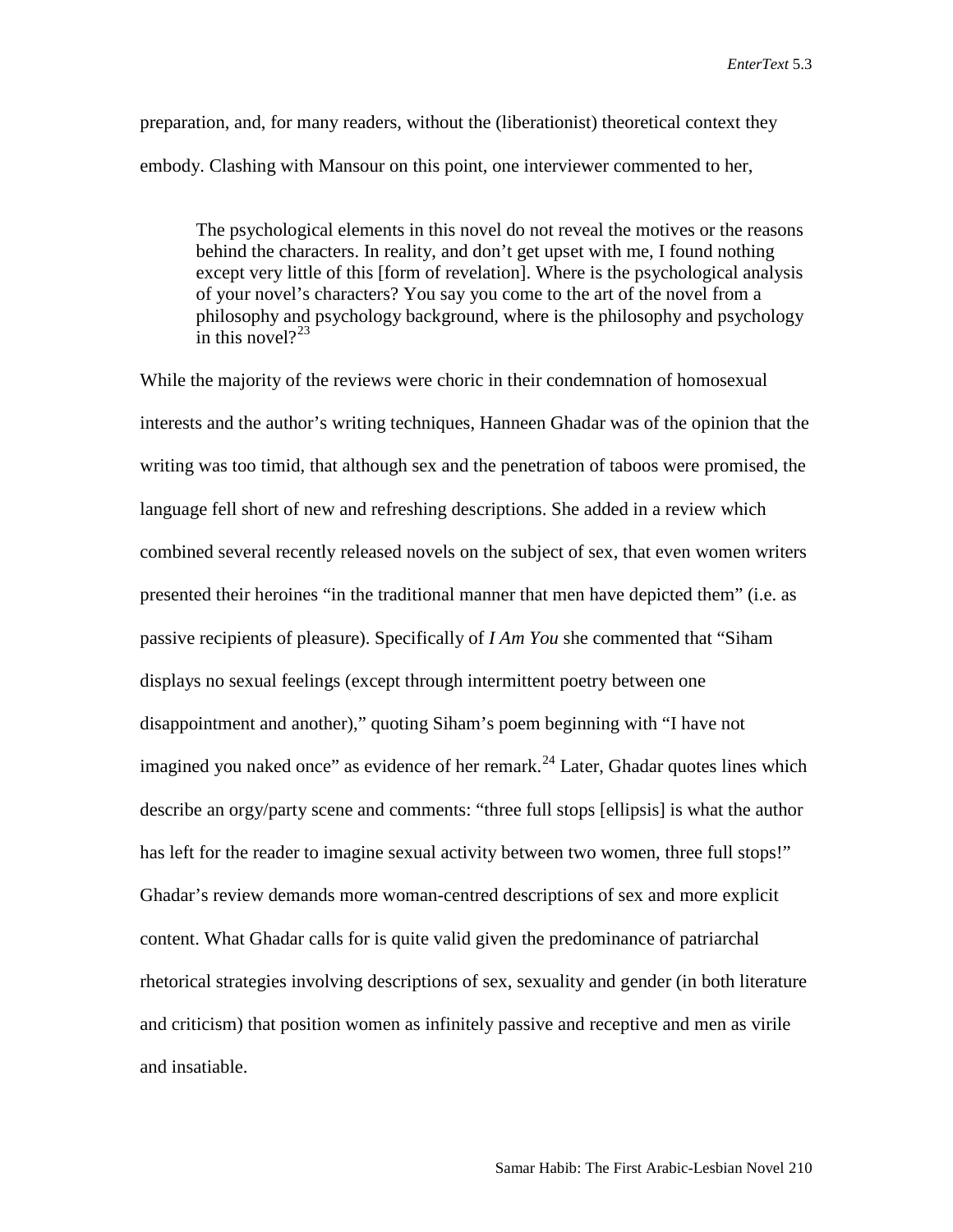Even literary reviews themselves can engage in these traditionalist assumptions and attitudes about sex that Ghadar criticises, including two separate reviews of *I Am You* which stand out in this regard. George Tarad, who singularly notes that the novel is dedicated in its entirety to the defence of homosexuality, provides what is perhaps the closest thing to a positive review of the novel. However, he concludes his review with an attitude which makes clear that women's sexual contact with other women involves the spectatorship, curiosity and sometimes participation of men, and that men in particular will find the novel erotically charged and difficult to resist.<sup>[25](#page-34-17)</sup> Another critic, who equally feels no need to disguise his impression of female homosexuality as supplemental to heterosexuality, adds that Mansour genuinely fails to show how a woman can replace the man in the sexual act (although he indicates his comprehension of how a man can take the position of a woman in a male homosexual sex act).  $2^6$ 

In their collective entirety, these reviews reflect the ongoing cultural negotiations regarding sexuality and gender taking place within a society where tensions between the religious and the secular are always highly charged. While homophobic rhetorical strategies are found in abundance, and seem for the time being immutable, the continual agitations effected by scholars, artists and filmmakers which question social boundaries in relation to sex, gender and sexuality, should produce some positive reverberations. Eve Sedgwick once noted that an act of self-revelation (revealing oneself to be "gay" to someone of a homophobic persuasion) occasionally has the power of altering perceptions, of dispelling myths, even though she had no illusions about the extent of power that "individual revelation can exercise over scaled and institutionally embodied oppressions."[27](#page-34-19) The socio-historical importance of *I Am You* is certainly not in its literary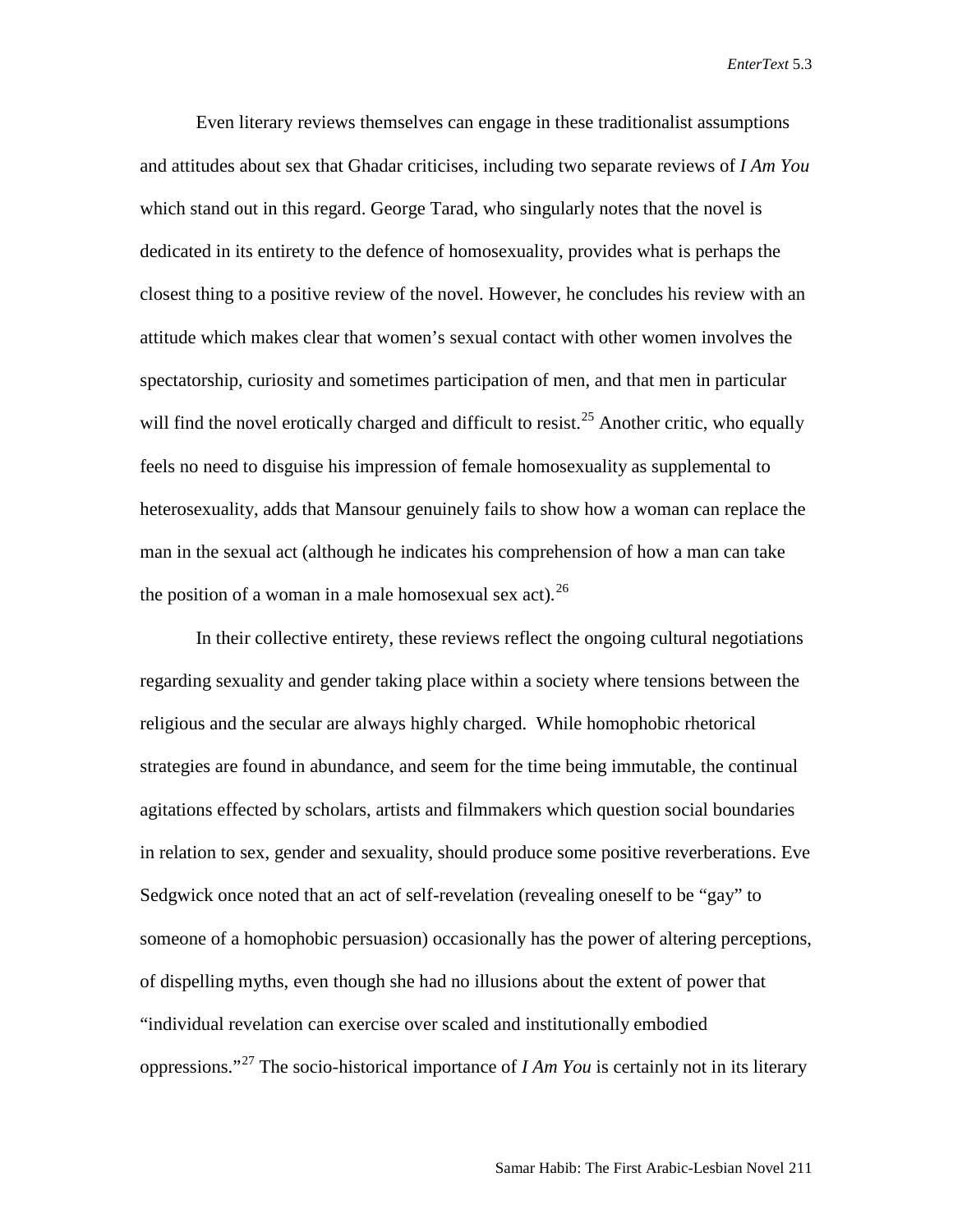methodology (though this methodology is impressive), but in its new rhetorical capacities as far as homosexuality is concerned. The reader is presented with a protagonist that s/he can at once both criticise and feel sympathetic towards, a protagonist who is at least realist, if not real.

## **The Cultural Import of** *I Am You*

Nuray Sakalli and Ozanser Ugurlu recently conducted an experiment in order to ascertain "whether we could observe an attitude change in heterosexual participants introduced to a lesbian person."[28](#page-34-20) The subjects of their experiment were all undergraduate students at the Middle East Technical University in Turkey (which might render the sample socioeconomically biased). The report found that "the study demonstrated that individuals might change their attitudes toward homosexuality in a positive way after learning about homosexuals and having positive experience with them. The study supported results of the previous study in Turkey… that people who knew a homosexual individual and homosexuality were not very uncomfortable about [it], and they increased their tolerance… even though they did not completely accept homosexuals and homosexuality."<sup>[29](#page-34-3)</sup> Another study, conducted by sociologists at the University of Oklahoma "examined the impact of motion pictures about the [nontraditional] family on viewers' attitudes about family life and sexual orientation."[30](#page-34-4) In this study, women were found to be more tolerant of sexual difference than men and that "the treatment group [asked to watch pro-gay films] experienced more favourable attitudes toward homosexuals than the control group..."<sup>[31](#page-34-21)</sup>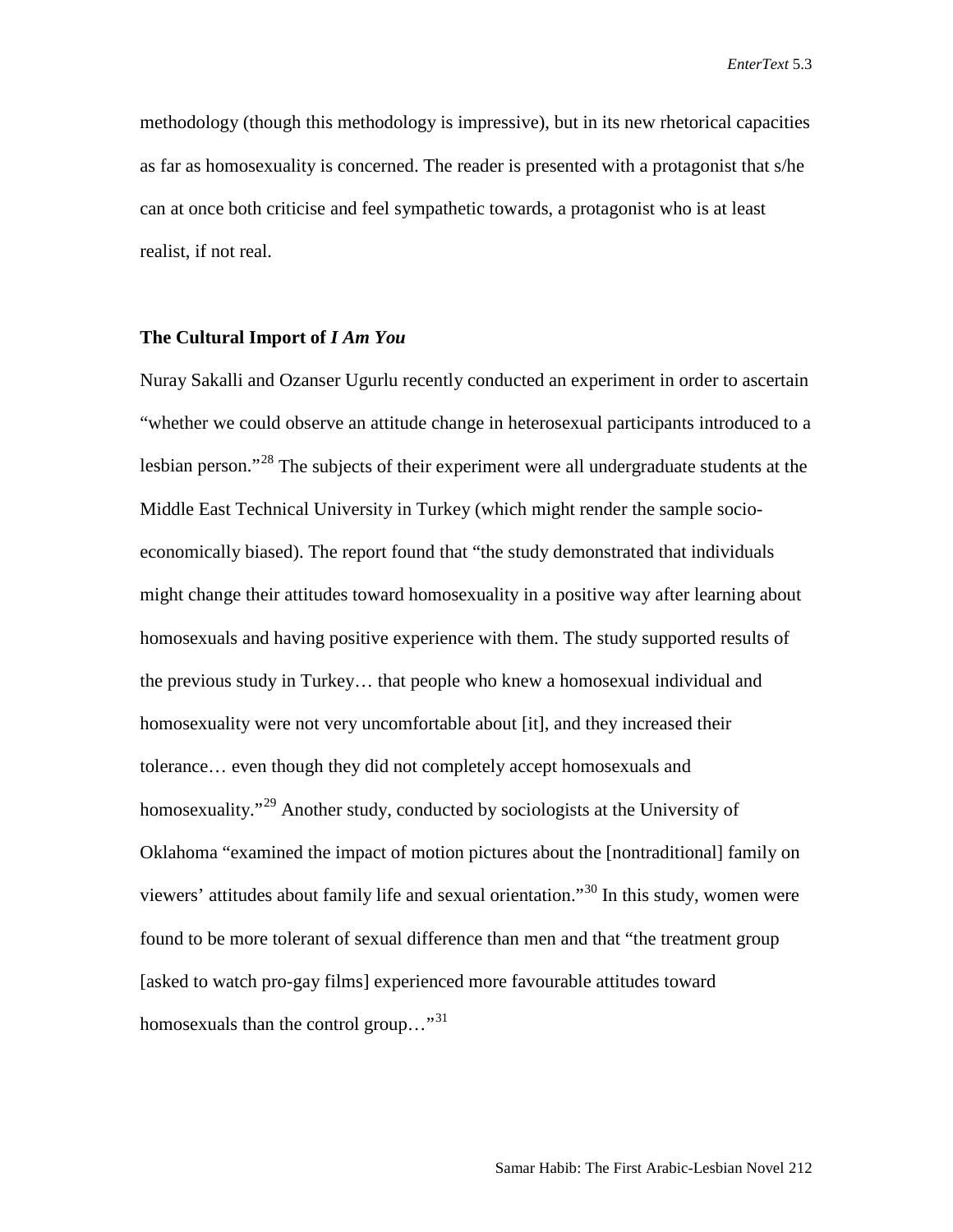From the studies above we note that *how* homosexual individuals are represented in cultural discourse and literary artifacts not only reflects the predominant attitudes and beliefs of a culture but that this representation, in itself, is a key element in configuring cultural beliefs. The novel deserves readings informed by homophilia, not only homophobia, by critics whose life experiences were informed and affected by the prejudice surrounding the constitution of their sexual desires and not only by critics blissfully removed from the context and feelings of the protagonist Siham. *I Am You* was written with the intent of challenging conventional attitudes about homosexuality and it is culturally and historically important for this reason. While the critics were not at all erroneous in suggesting that there were many weaknesses in the text, none of them was willing to engage with its greatest accomplishment: its unmistakable introduction of homosexuality as a subject outside the realm of conventional moral behaviour and thought, whilst also falling short of western-style, pro-gay activism which may have alienated the majority of Arab readers. The novel's style remained uniquely Lebanese, and attempted to bring the reader into close intimacy with Siham, whose thoughts, feelings and self-realisation occasionally feel starkly real, hyperreal.

It is true, as some critics have noted, that its characters Siham and Meemee often invite dislike, through what seem to be superficial sexual obsessions and yearnings for things which cannot be fulfilled (the love of a supposedly heterosexual woman). Their lack of self-integration and fulfilment should be contextualised within the framework of prohibition which restricts these characters' ability to realise their desires. This is not a story about women who accept their desires unhesitantly or who can understand and act on them liberally. Siham, despite some growth towards self-acceptance as the narrative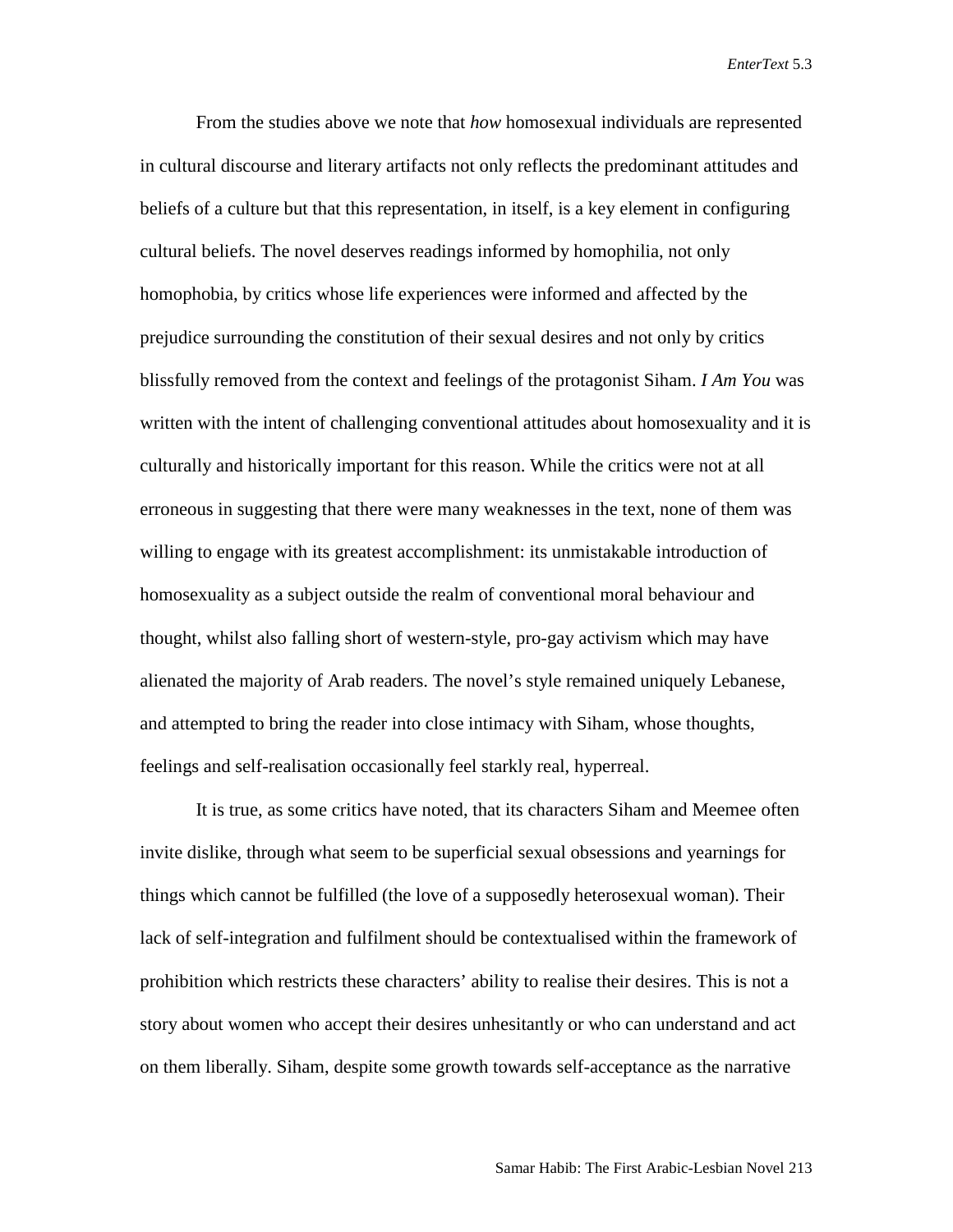evolves, is always trapped between excessively idolatrous love for "Woman," born out of pining, and a deeply ingrained, defensive kind of misogyny, born out of a cultural phenomenon wherein closeted women are unable to form stable relationships, because their natural sexual urges are competing very heavily with their urges for social acceptance, or at least social anonymity. In one of her poems Siham writes of this dividedness and disloyalty amongst those women whom she has known in a sexual manner. Earlier in her poem she has set up Layal, the unresponsive "heterosexual" object of her affection, to be in the City of Saffron, while she suffers in the City of Mint:

Where I am in the City of Mint, the women are controlling, deprived, they talk sadness to each other and they consult each other about the prey. They leave at night and they search for the bridge of promise that ties the two cities together [in the City of Saffron women "leave everything full of tenderness"], but they become hungry in the street and so they eat each other, and so I see the world, small, and I pray that the world may expand until there is a flood that erases the two cities (193-194).

The grinding of saffron (Sahq Al-Za'faran) was once quite a common euphemism for female homosexual activity; in fact the Arabic word for lesbian, *Suhaqiya*, can be transliterated as "grinder." The euphemism originates from medieval Arabic literature, appearing in various texts as early as the ninth century. Siham may be implying that the City of Saffron is inhabited by women who are capable of carrying out intimate and emotionally fulfilling relations (without evacuating the deeply sexual element of these emotional relationships). In the meantime, the women in the City of Mint inhabit a hellish underworld where homosexual behaviour is either used as a convenient substitute for heterosexual encounters or where women, through fear of ostracism, are incapable of forging intimate (emotional) relations. In addition, the tragedy of this text, the mentioning of cities outside the literal war context (for the war described here is highly figurative),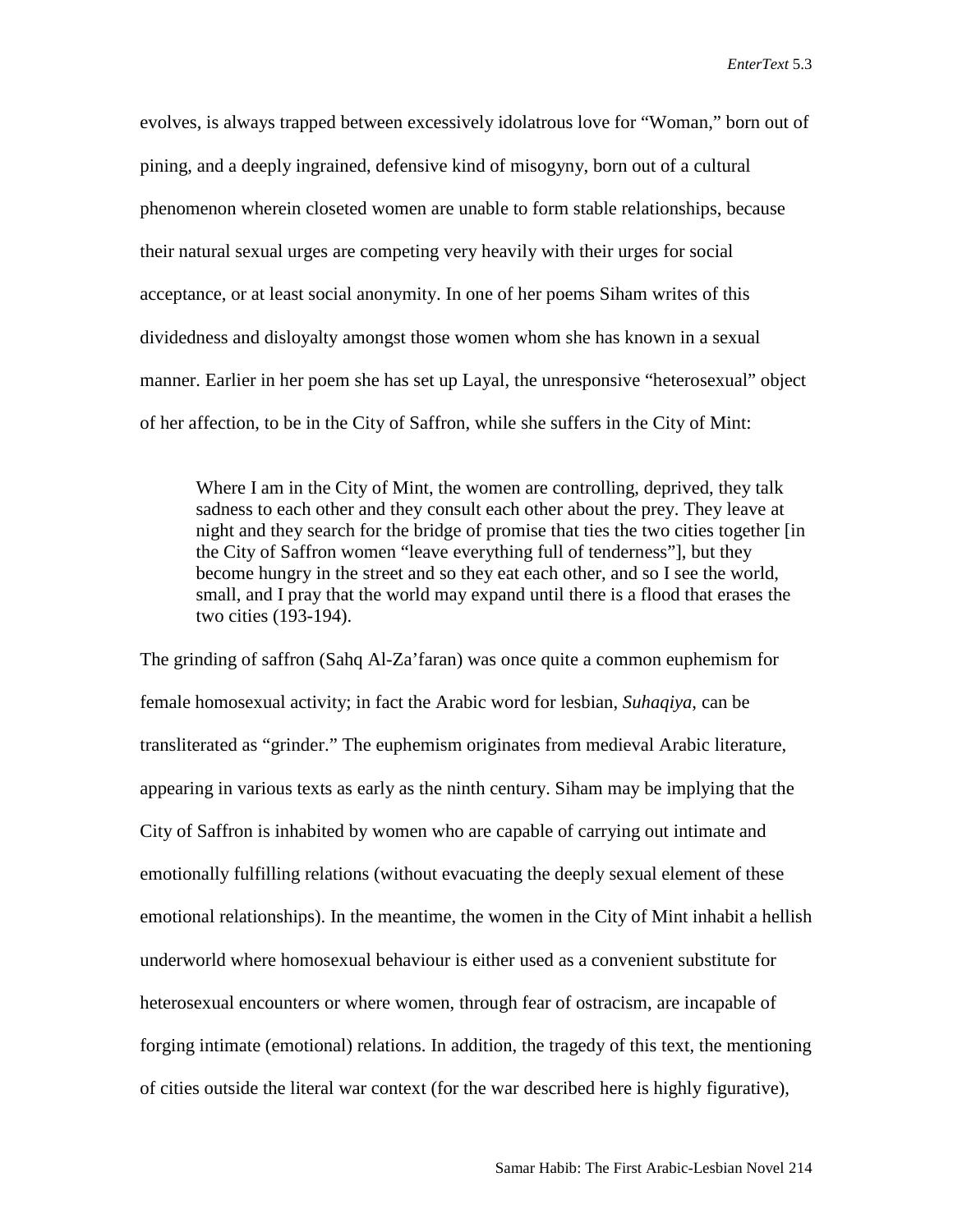completely undermines the tragedy of civil war in Lebanon or the tragedy of anything bigger than Siham being unable to live in a society that allows her to feel natural. In this way Mansour creates a fissure in mainstream intellectual thought and makes the marginal a central element in configuring the universal. Although the novel is set during the Lebanese civil war (I will discuss this in more detail later on) some time in the 1980s, the war depicted in *I Am You* is decentred from its literal manifestations: it is a war waged much more quietly, against the individual and the marginal in society, or rather, on a more encompassing political scale, against *heterogeneity* itself. The war depicted is a socio-political war in every ontological sense of the word and it suffuses the novel, its characters and their conflicted behaviours. The relationships between *deviant* women reflect not simply their own internal chaos and disorder (as some critics have noted), but also *society's* inner contradictions and conflicts. The characters' brief and unfulfilling encounters are portrayed as not simply processes of their own production, since Siham's grief and alienation is owed largely to the "society [which] rejects me" (102, 122-123).

Where we come from in Lebanon, the lesbian is an outcast, she can't reveal what she is, she tries to hide herself, so much so that those who observe our society are incapable of finding any evidence to suggest that she exists. And if you were to find relationships of this kind, and they do indeed exist, you'll see that they are pursued with the utmost secrecy, without the emergence of any visible traces (24).

#### **War on Sexuality, the Body and the "Feminine Discourse"**

Lebanon is a small country with a surface area of 10,400 square kilometres and a current population of 3.7 million.<sup>32</sup> In April 1975 the Lebanese Civil War began and continued until 1991. In the course of that history the war story unfolded, with old enemies becoming obsolete and fresh ones replacing them. What originally began as a conflict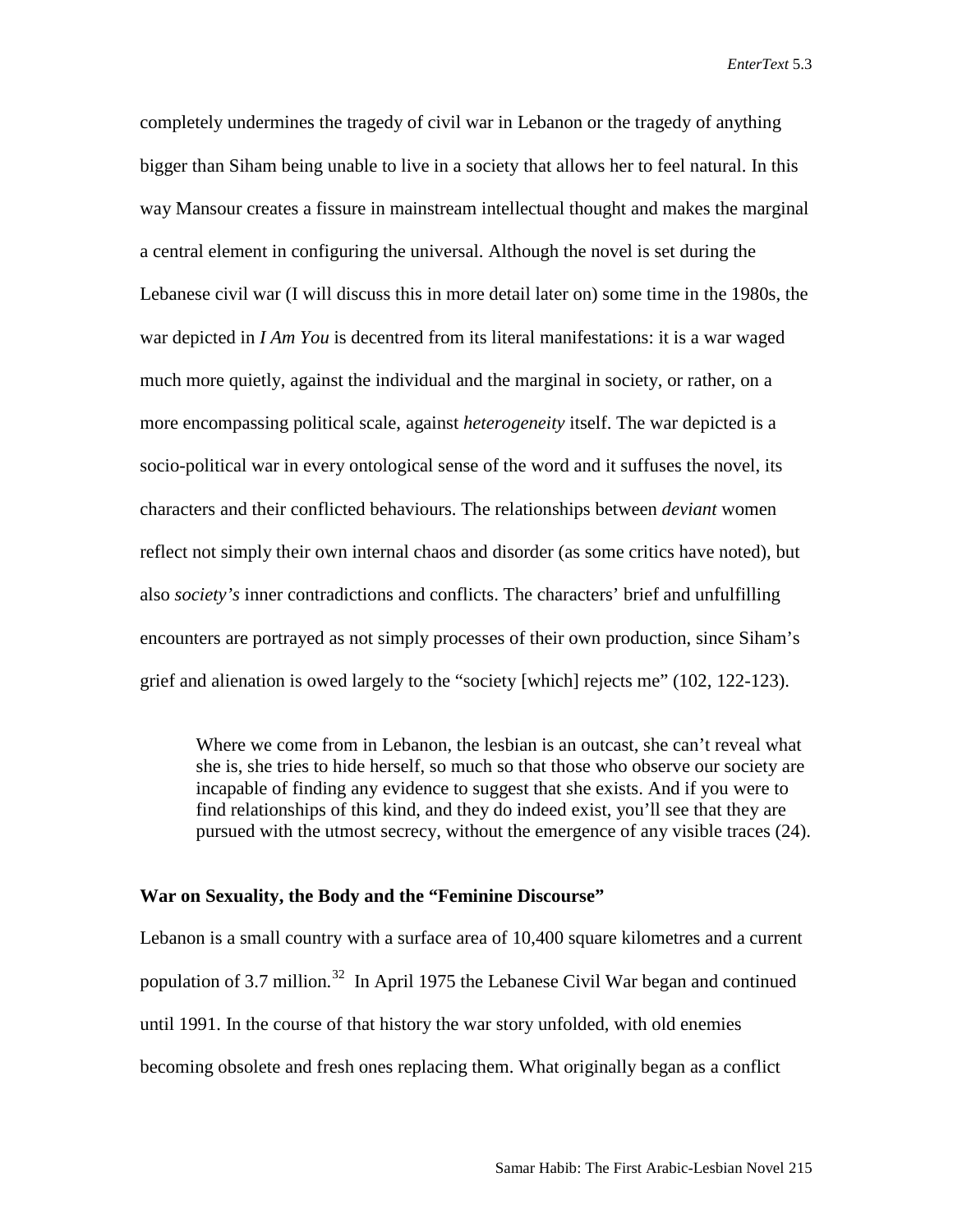involving Palestinian militants and Lebanese Muslim militias versus the Lebanese Christian militias (joined briefly by the Israeli army), progressed into a conflict between the Lebanese Christian Militia and the Syrian army,<sup>[33](#page-34-22)</sup> and finally ended with a "war of unification" resulting from a schism within the Lebanese Christian forces themselves. The Lebanese war was brutal, controlled, and chaotic. In one instance militiamen would massacre entire villages or refugee camp populations (for example, Tal Izzatar, Sabra and Shatila), dismembering children and adults alike, and in another instance, as Miriam Cooke notes, Beirut's bank buildings, located on one street, would remain unscathed no matter how heavy the combat became.<sup>[34](#page-34-23)</sup>

Lebanon dramatises for us a condition of war and conflicting puritanisms within which homosexuality seems to cause no more than an obscure blot of prejudice, that is (seen to be) scarcely worth dealing with, in light of the more immediate concerns and grave dangers which present themselves in this historical context. Mansour's project in this novel is to critique the obviation of the subject of sexuality and to bring it to the fore, in the hope of reshaping, or revitalising (feminist) political activism against various social, political and military systems and means of oppression.

Even the feminist movement in Lebanon isn't brave enough to broach the subject [of homosexuality]. It's prohibited, shameful and a sign of decadence, and illness… (24).

Within this cultural framework where sexual liberty is deemed secondary to other concerns, war features (in the novel) as a further means of exacting oppressions of all kinds.

In her relationship to war and our view of her interaction with it taking place, Layal represents one of many civilians who could scarcely understand the war's reasons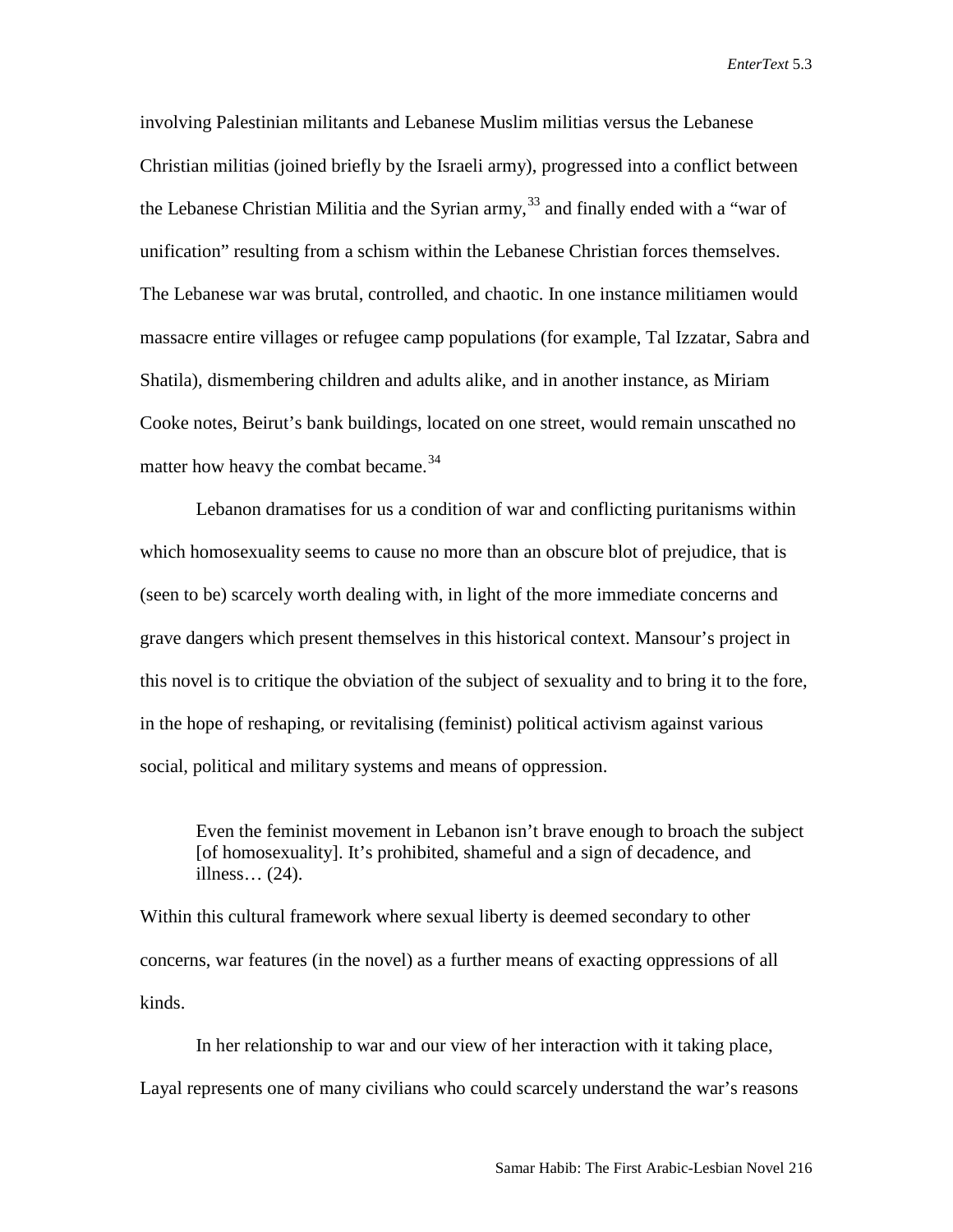or origins, *and* who were powerless because they themselves were divided confessionally (i.e divided by various religions and denominations), and because they had no agency or infrastructure with which to act as a people united by the desire for good will amongst each other. Layal's powerlessness can be seen in her confessed lack of understanding as in the following:

It's true what Meemee said, about how her husband knows [when there are] peaceful periods…. How does he know that and what is his role in the subject? I don't want to know that either, that's not the only issue I don't understand in this war, the important thing is that the situation is calm and I have to take advantage of it (129).

Layal's ignorance of political matters is abundantly clear. She seems to inhabit a role in the conflict, a role of powerlessness and insignificance, which resembles Siham's similarly subordinate position in the moral war waged against homosexual desires. Symbolically, the war is an affair managed and *understood* by men. Interestingly, Layal is positioned in such a way as to usher in a new generation of Lebanese feminists who are preoccupied with liberating women from prohibitions and constraints, one of which includes the sexual. Evelyn Accad notes that when she attended a feminist conference in Illinois 1983,

[m]ostly Marxist Women, speaking in the name of Third World Women, claimed that economic issues, such as food and shelter, were far more important than sex. They accused U.S. lesbians at the conference of over-emphasising sex, particularly lesbianism….[However] sex is one of the basic needs—like food and sleep—in any culture… [and] no mention was made of the spiritual and/or psychological needs for love, affection, and tenderness, intimately connected with sexuality, felt by people in most cultures.<sup>[35](#page-34-11)</sup>

What Accad records is a schism prevalent within the global feminist movement. It is also a point which Mansour makes in her novel *Hina Kuntu Rajulan*. [36](#page-34-24) What emerges in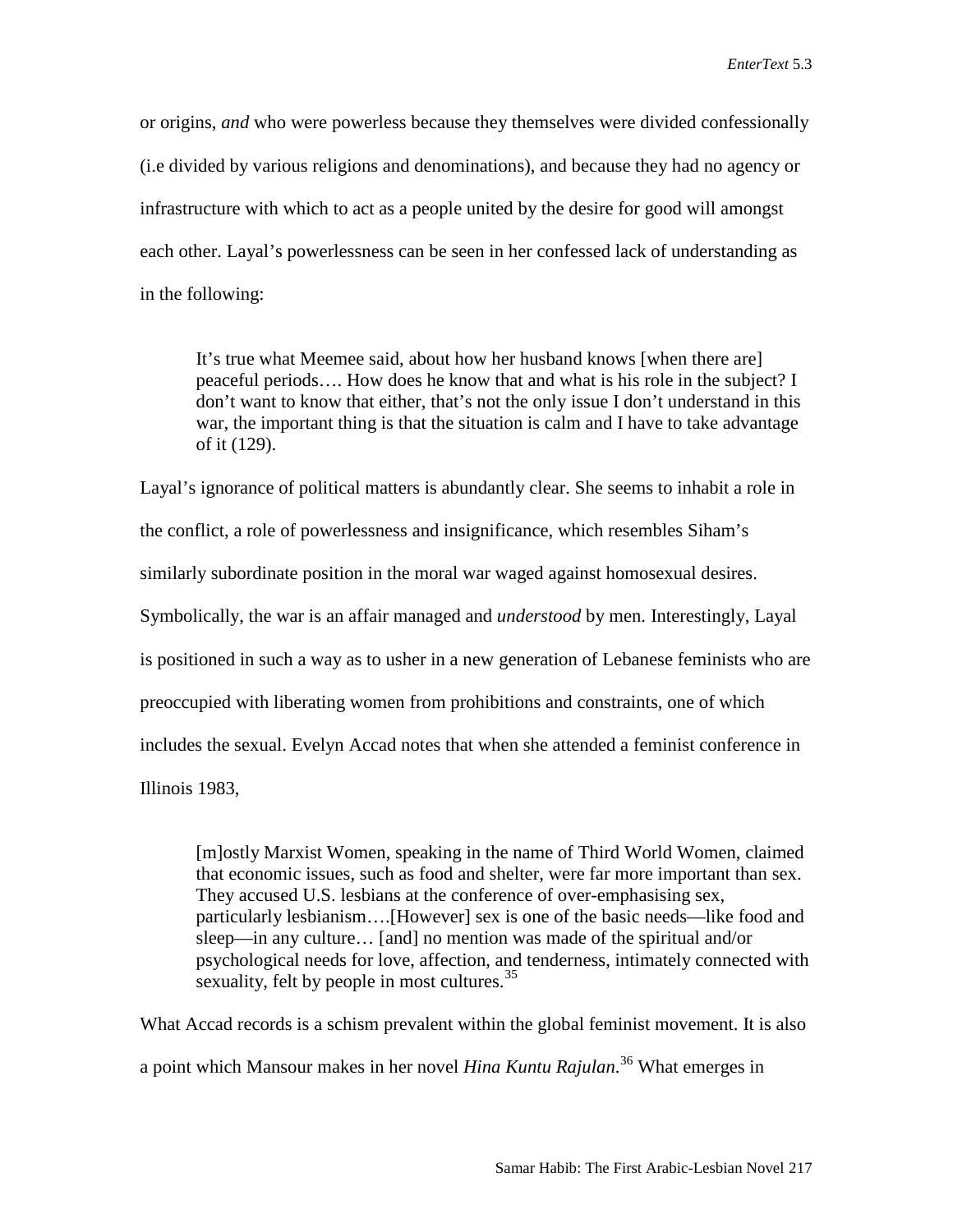Mansour's rhetoric is a new third world feminism, which is now attuned to erotic desires and which sees them as equal to, if not more pressing than, issues of national liberation and women's needs in a more general sense. Mansour's rhetoric seems to have inherited the legacy of a sexually aware third world feminism which Accad claims as the necessary evolutionary step towards reconciling the schism between third world and first world feminists in her 1990 study *Sexuality and War*. What is significant in Mansour's brand of feminism is that it is a work which privileges a woman-centred discourse, what she terms as "feminine discourse,"<sup>[37](#page-34-25)</sup> in which female sexuality, with its various formations, is a key issue at stake and where not only issues involving economic and national concerns are deemed important. Contrary to the critics' choric assertions that *I Am You* is a work of shallow proportions, the novel seemed confounding because it was *inventing* a feminist tradition in a country where nationalist concerns blurred the core of feminist ideals and struggles.<sup>[38](#page-34-26)</sup> Mansour's women interact with an array of prohibitions and sexual taxonomies enforced upon individuals, severely limiting their life choices. Mansour achieves this through each of her main characters: whether through Meemee, who married because "what [else] was I supposed to do?" (143), Layal—who rejects relations with men because of their misogyny and power-obsessions—or the "old hag" (who represents duplicitous "moral" women who commit the deeds but retain a superficial but applauded chastity), or whether through Siham whose moral and sexual dilemmas are more obvious and urgent. The characters' inner conflicts, as well as the conflict they seem to be engaged in with society, are a result of their search for balance (between what they have, lack and need) and, as far as Layal and Siham are concerned, a search for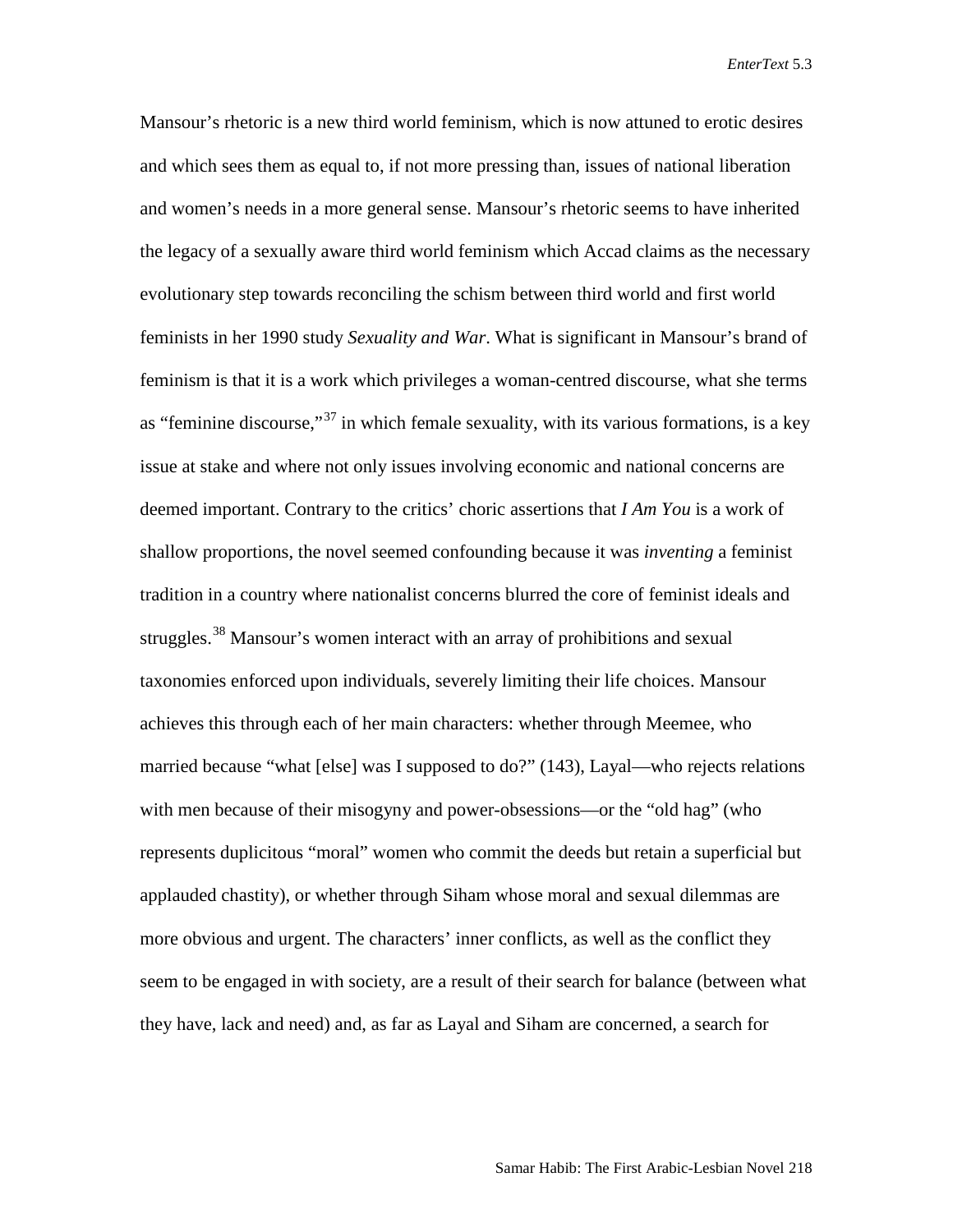equality (whether with men or with heterosexuals) and liberty (from social conventions) also, as Layal comments:

I'm not married because I want to be free. I'm not against men at all, but I'm against the commitment that imposes obligations and duties. I am all for liberal relationships based on agreement and love because these continue so long as they are successful, and once they fail, every one goes his own way without ceremonies or demands… (90-91).

Layal is proposing something quite astonishing to the society in which she lives: an end to the dominion that the institution of marriage holds over the regulation of relations in this particular society. Of course her search for these liberties mirrors Siham's, who is equally searching for means to legitimise her desires. It is no wonder that the two characters discover a shared philosophical agreement with each other as regards the notion that love and the rules of attraction are based on similarity rather than difference (168-169). Towards the end of the narrative, and her struggle, Siham finally asserts the primacy of her feelings over forced social obligations, succeeding in establishing the new (lesbian) "feminine discourse" in its primitive form:

Nothing arouses me except the female form, for the female body has a great effect on me and it is what awakens desire within me. What am I guilty of exactly if I can only feel the pleasure of love with a woman? It's love, and the purpose of making love is attaining pleasure and satisfaction (170).

Here a woman harbouring homosexual desires is given the opportunity of citation, which is rare. We do not hear in the contemporary Arab mainstream that homosexual relations between women are based on desire. The absence of the homosexual subject, her relegation to a closet out of which exit is hardly an option, has dominated discourse on homosexuality in this region since the late Middle Ages. The result has been the production and the reinforcement of a negative (and ill-informed) discourse,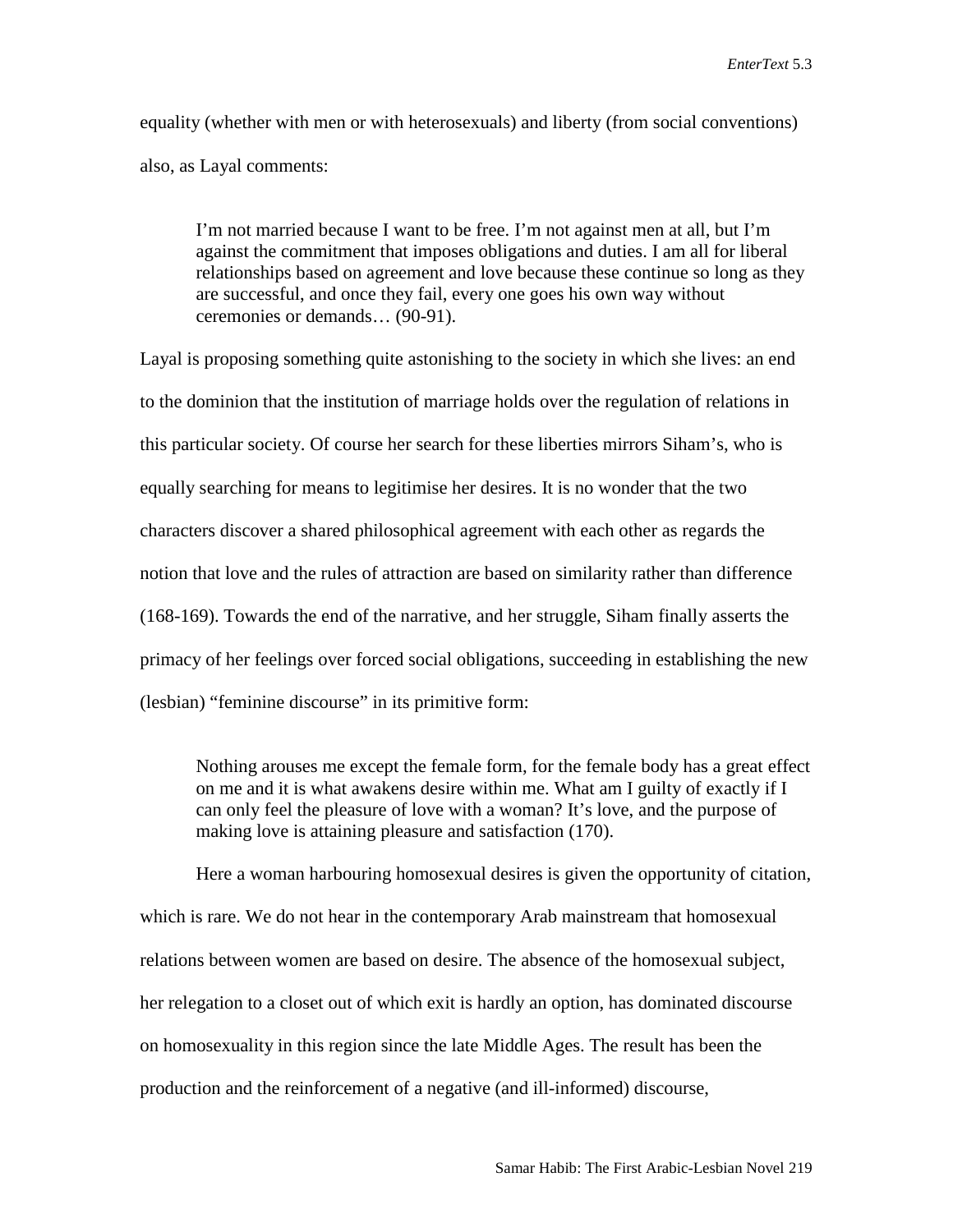strengthening the "moral" grounds for the repression and oppression undertaken in society and by its individuals. Siham is an important character because she refreshes the discourse, allowing to enter into it a point of view for the deviant, and revealing a creature hardly in a position to cause damage to society (as any homophobic discourse suggests) and one who cannot be feared on account of her vulnerability and the injuries she endures. But of course a society with such deep-seated ideas about sexuality and its causes will reject this novel, as the reviews of the novel discussed earlier demonstrate. This will, however, be a superficial rejection, taking place in the newspapers and at the public front; but somewhere in the privacy of consciousness, the humane representation of homosexual, bisexual and sexually ambiguous subjects will begin to effect some changes in perception.

The "feminine discourse" urged by Mansour is also to be found in discussions of sexual relations between women, who perceive each other (in this cultural context) as equals. After Siham returns from Paris, she looks retrospectively at what comforted her about being with the Parisian schoolgirl Clare, her first lover, and she writes:

Clare, who is taintless, makes the Arabian Jasmine wonder at her purity and the sea foam asks after how she melts (73).

I think, if only for amusement, the sentence should read "Clare who is French," for in some way her nationality renders her somewhat exotic. At any rate, Siham continues:

Clare unveils the treasures of her body and the sun intermixes with the waves and the berries emerge deliciously and it's time to eat, Clare devours passion and finds pleasure, she knows the secrets of love and its ways and she flirts, Clare and freedom is in her dress, she undresses, she does not want to remain a prisoner, and she blows her cigarettes in a blonde cup, so who is Clare drinking and who is drinking her? (73)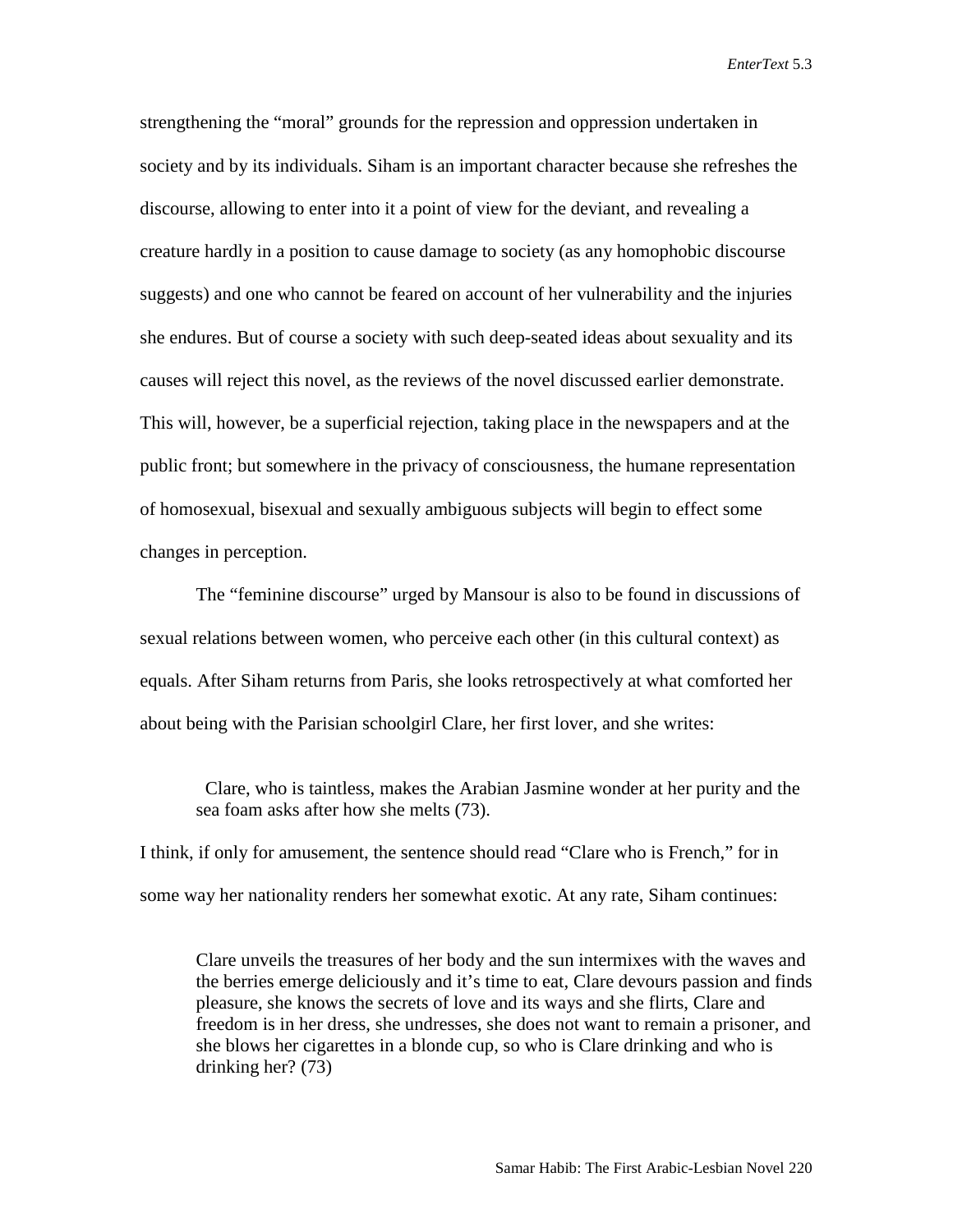Here Siham demonstrates knowledge of a sexual/love relationship which was experienced in an environment that was potentially a lot less hostile than Siham's birthplace, Beirut, and certainly less hostile religiously and ideologically to the idea of homosexual love or eroticism. Clare does not belong in the hostile City of Mint (discussed earlier), perhaps not in Layal's (idealised) City of Saffron either, but Clare takes Siham to a place where the lines between the passive and active elements of sexual practice are obscured and made obsolete: "she blows her cigarettes in a blonde cup, so who is Clare drinking and who is drinking her?" This notion overturns patriarchal concepts wherein sexual energy converts into power, which is what seems to be the problem with the women in the City of Mint who "get hungry on their way and eat each other in the street." The novel seems to suggest that it is not only men who are engaged in a patriarchal sexual symbolic order, but also some women.<sup>[39](#page-34-27)</sup> By doing this, the text undermines the mainstream concept of the sex act as one of power and instead conveys sexual activity pointing to the equal agency of its participants, where alternative (female) masculinities and (non-heterosexual) femininities are depicted and intermixed.<sup>[40](#page-34-15)</sup> This *queer* idea always presents itself as coming from *outside*, *abroad*. It is foreign (in this particular instance it is literally from Paris), it is not local but peripheral—it is always marginal and defeated (even in Paris, this idea retains a marginal status since we learn that the schoolgirls keep displays of intimacy and affection for their private concerts). However, the novel does not fall into a stereotypical depiction of this concept of sexual equality as being a strictly western concept. For example, at Meemee's ladies-only party Layal observes women around her: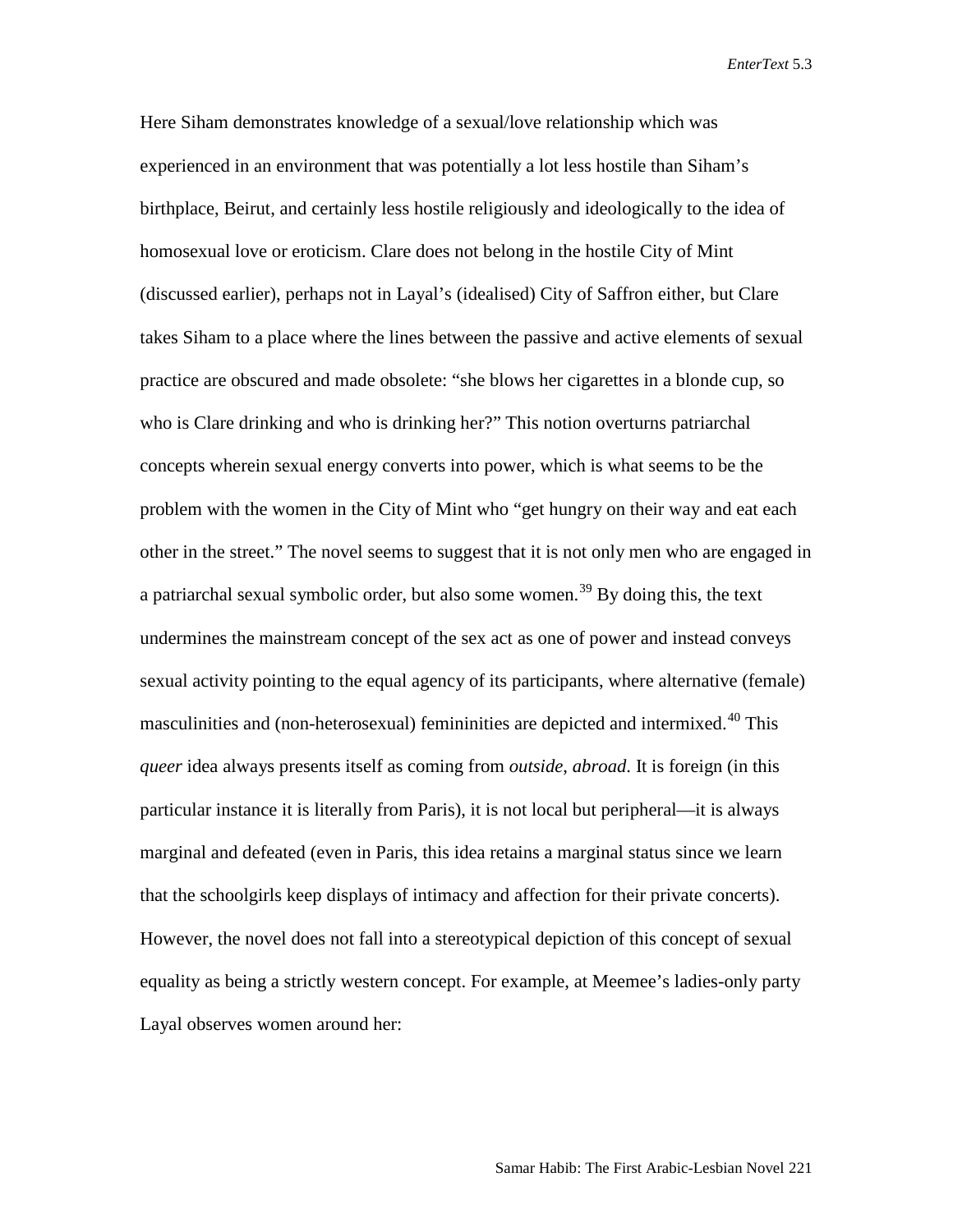she attempted to observe how some of them took on a man's role and how the others took on the woman's role, as it was generally understood of these relationships—that is, in terms of what takes place between the normal woman and man. After some surveillance she noticed that the difference was only in outward appearance, because the actions were the same in the sense that whoever took on the man's role in one instant, soon took on the woman's in another (127).

Even Layal's naïve coupling of the "man's role" to denote activity/masculinity and the "woman's role" to denote passivity/femininity is soon challenged by a guest at the party, who is shocked by Layal's suggestion that active behaviour necessarily denotes maleness (which is here conflated with masculinity). The partygoer protests that ""I'm a woman and I don't want to be male, if I am doing now whatever I like with her," and she pointed at her girlfriend "that does not mean that I'm her man, we're alike and she often desires to do with me what I do with her now, we have no roles in our relationship. We're lovers and that's more important" (128). Through Layal's naivety, the reader, who is expected to be equally naïve (since the target audience was initially conceived to be a mainstream [i.e. non-queer] Arab readership), is eased into complex concepts of gender and sexuality which challenge patriarchal hetero-normativity.

The novel raises further (unconventional) awareness of the issue of homosexuality among its readers through its exploitation of the transnational setting, revealing to its readership a world beyond the confines of the Lebanese nation—and how Lebanese culture treats the subject of homosexuality. For most of the critics reviewing this novel it seems that their knowledge of homosexuality was significantly lacking in that they did not know or experience any of the communities they criticised. Through Siham's experiences in Paris and references to a western gay civil rights movement, *I Am You* registers the cultural divide between the West and the East regarding issues of sexuality. Siham's mother discovers that her daughter's relationship with Clare, whose photograph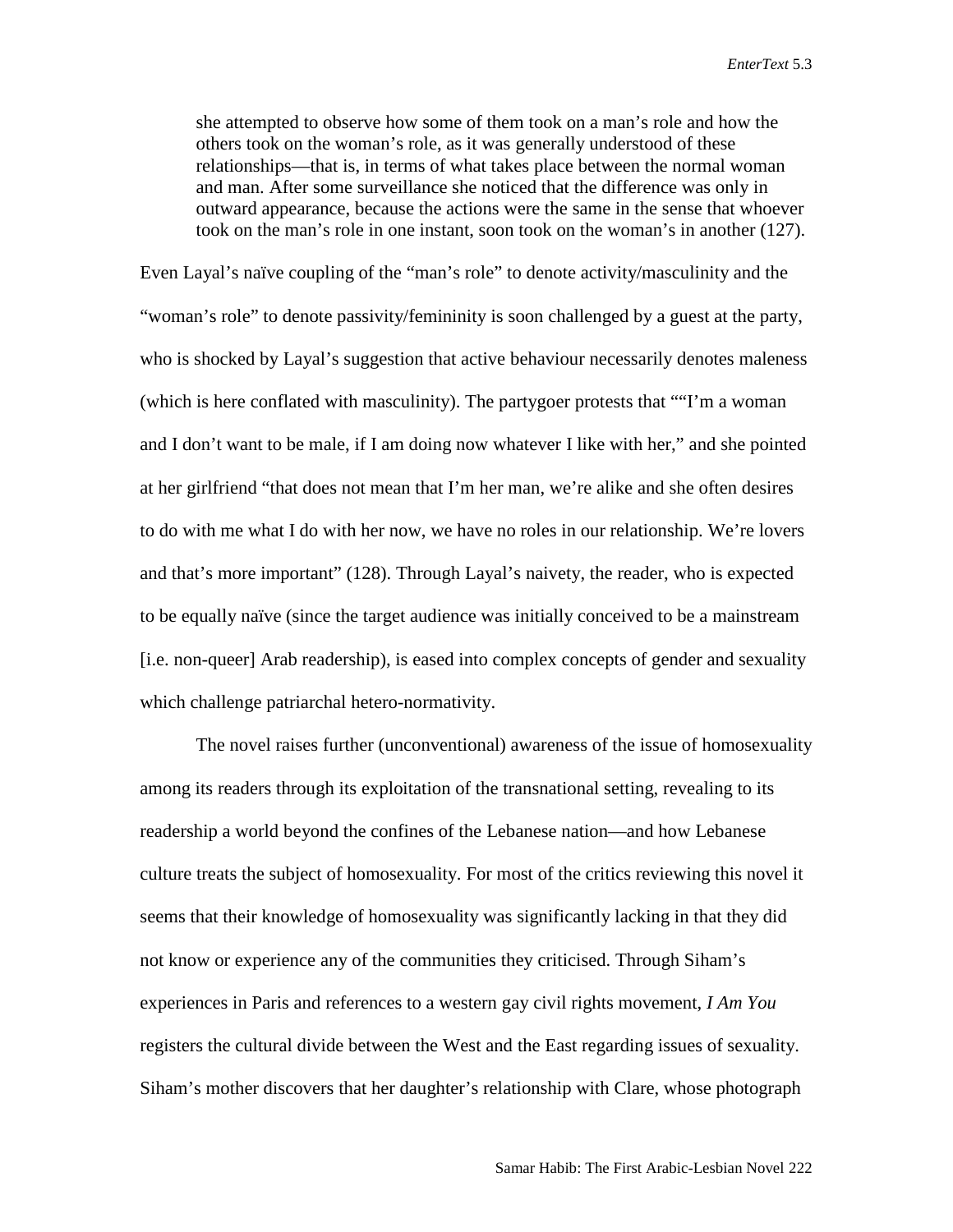is displayed prominently on Siham's desk, is far from the chaste one that *she*, as a child, had had with one of her girl friends. As a response to this aberration, the mother contacts Clare and hurls abuse at her over the phone. Siham's mother's reflection on making this phone-call to her daughter, who (falsely) denies any sexual intimacy in her relationship with Clare, is as follows:

Yes, she is free [to do whatever she likes] and we have nothing to do with her. If you continue to be her friend she will influence you…. We can go back to Lebanon together… and you can continue your university education there—we can endure the war just like everybody else. If you want to know the truth I prefer war and its dangers to the cesspools of Paris and its depraved world. I don't want to lose you and I don't want you to befriend people of this perverted kind. We still preserve in Lebanon a certain degree of morals and good behaviour. I don't want your education, regardless of its importance, to deprive you of these high morals that we have inherited from our forefathers and predecessors (27).

Clare, being French, is to a great extent free to be a lesbian, while Siham, who is Lebanese, is not as free. Clare, under the traditional Arab mother's gaze, exists in a "depraved world" which acts easily as a potential contagion for our upright protagonist, Siham. It is a world that is far more dangerous than the Lebanese Civil War and is less favourable to live in—a thought that is in itself indicative of the degree of refusal in question and the mother's insensitivity to the carnage produced by the war. In lieu of Clare's liberal unclosetedness there was, until recently, in Lebanon a physical and literal necessity for closetedness as means of survival, and Clare genuinely fails to show any sensitivity to the cultural realities separating her activism from Siham's denial:

Are you that backward in Lebanon? You say that your mother is educated and mature, what kind of maturity and education is this? I can accept her calling me a lesbian but for her to describe me as diseased and dirty, to accuse me of contaminating her daughter—I can't accept that at all! (23)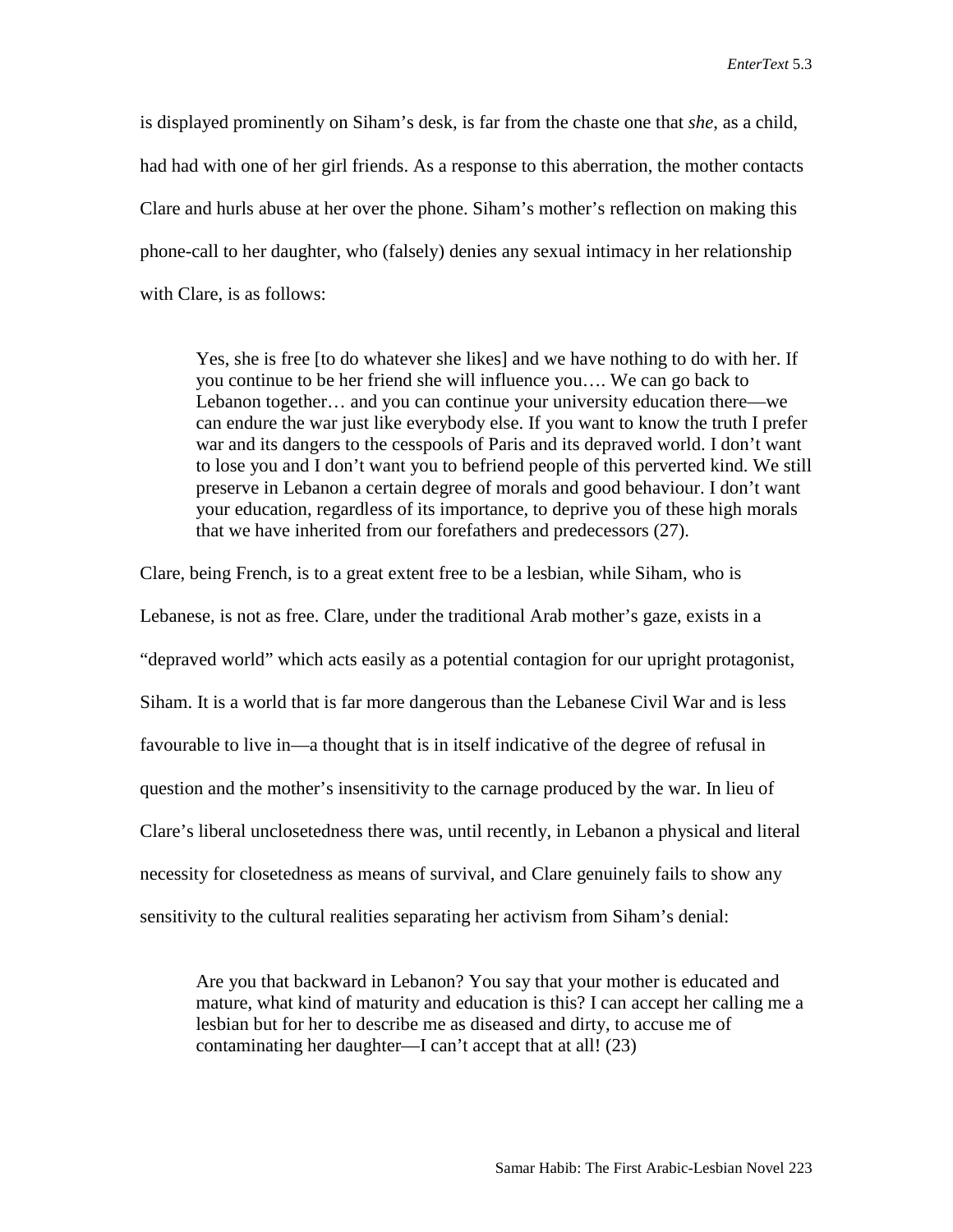Clare, who must encounter a daily dose of diluted homophobia in France cannot comprehend that heavy dose of it that she will encounter under the hetero-normative Middle Eastern gaze, be it Muslim, Christian or Jewish. Nor can she begin to comprehend Siham's desire to continue to deceive her mother about her sexuality. For Clare this self-denial is precisely what gives society power over the individual. For Clare self-denial is also defeat, though the novel in itself fails to articulate clearly the Frenchwoman's motivations behind her political stance. In the meantime, Siham wants to deceive her mother because, so early in the development of her sexual identity she "always suffered a guilty conscience, swinging between her inclination and desire and her upbringing and all the moralism she received at home from her mother and at the nuns' school in Lebanon" (33).

In the conflict which arises between the two schoolgirls we glimpse a microcosm of the conflict between feminists denying the importance of a sexual revolution, championing the rights of third world women who are deprived of (what they see as) more important and more basic needs and other feminists, often from privileged first world countries, who champion the sexual liberation of woman in a way that suggests that this can be done *before* or even *without* dealing with the economic and political inequities from which both men and women suffer in third world nations. While Clare's uncompromising activism is necessary in shifting negative attitudes towards homosexuality, she fails to deal maturely or realistically with the difficulties and dangers Siham faces in doing this. The depiction of their relationship is not a simple and superficial treatment of a "cultural clash," but is allegorical of the conflicted relationship between the two nations. After all, it was the French who founded Lebanon by separating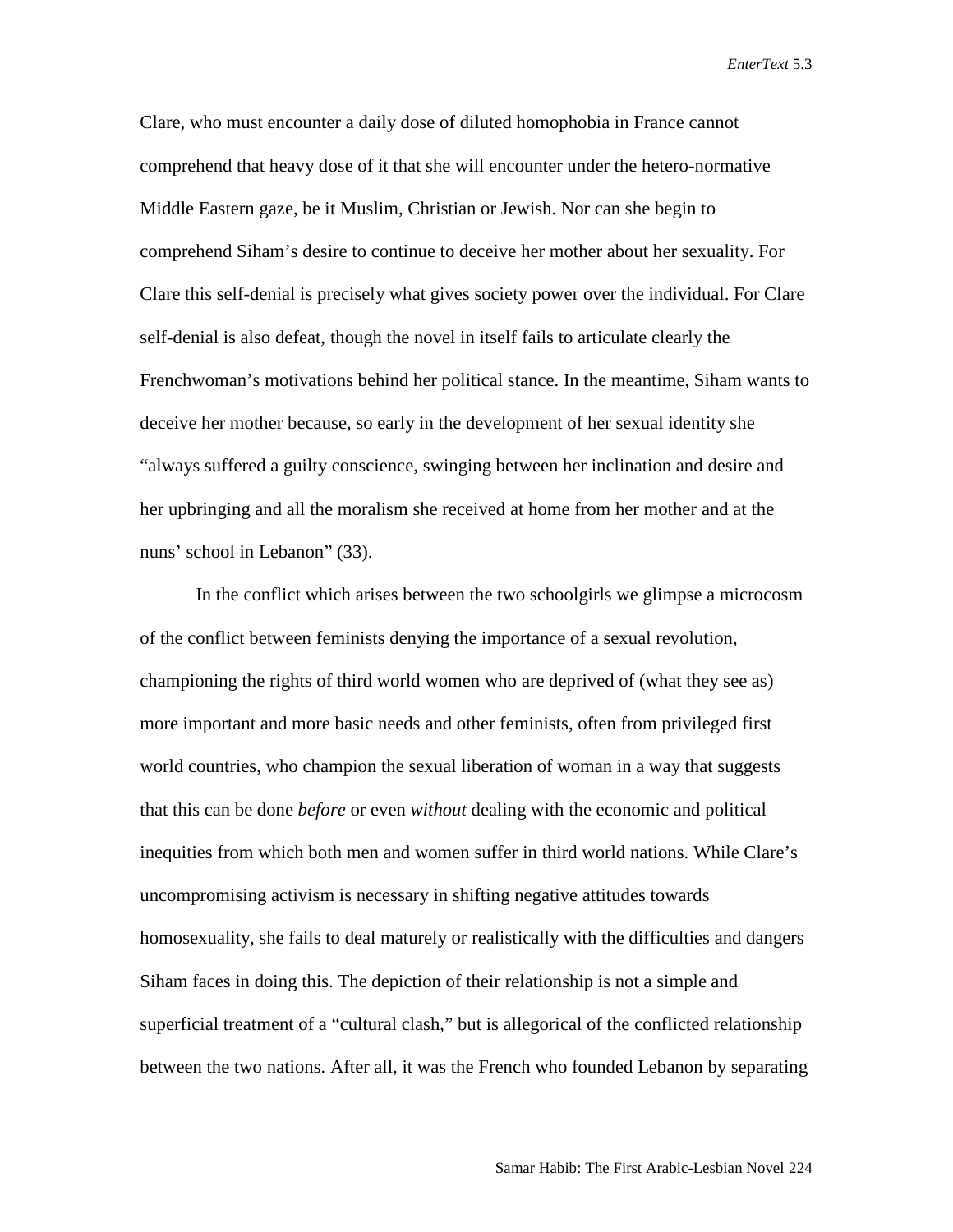it from Syria after World War I. In addition, perhaps without intending it, the author demonstrates the dangers inherent in the calls for a replication of the western gay and lesbian rights movement in the Middle East. What is needed is a new strategy, better suited to different cultural and social conditions, one which Siham fails to discover or even realise the need for throughout the novel—deception, self-denial and invisibility remain her only recourse.

The French, inseparable from their history of colonisation of the Middle East, have left a lasting impression on the nation that is now Lebanon. Siham attended one of the nuns' schools and it is in these schools that we note the colonial influence of the French, particularly on the Christian Lebanese. Etel Adnan observes that the nuns' schools "created in Lebanon and imposed on it, a system of education totally conforming to their schools in France, an education which had nothing to do with the history and the geography of the children involved,"<sup>[41](#page-34-19)</sup> and the teaching of French as a prime language continues in all the Christian or French-funded schools today.

One could even say that the cultural rift created in Lebanon by French influence indirectly led to the sixteen-year civil war. The Lebanese, mostly the Christians residing in East Beirut and the northern parts of Lebanon, began to exhibit inclinations to Frenchness and westernisation that were less apparent in their Muslim counterparts, and they took on an identity that allied them (the Lebanese Forces and later the Lebanese Militia of Eastern Beirut—Kata'ab) with what is considered to be the nemesis of the Arab nationalist—Israel. And yet, within the novel and in society more generally, the Frenchised Christians seem to have learnt nothing more than fashion, language, perfume and music from the French: when the clash of cultural ideologies on sexuality occurs, the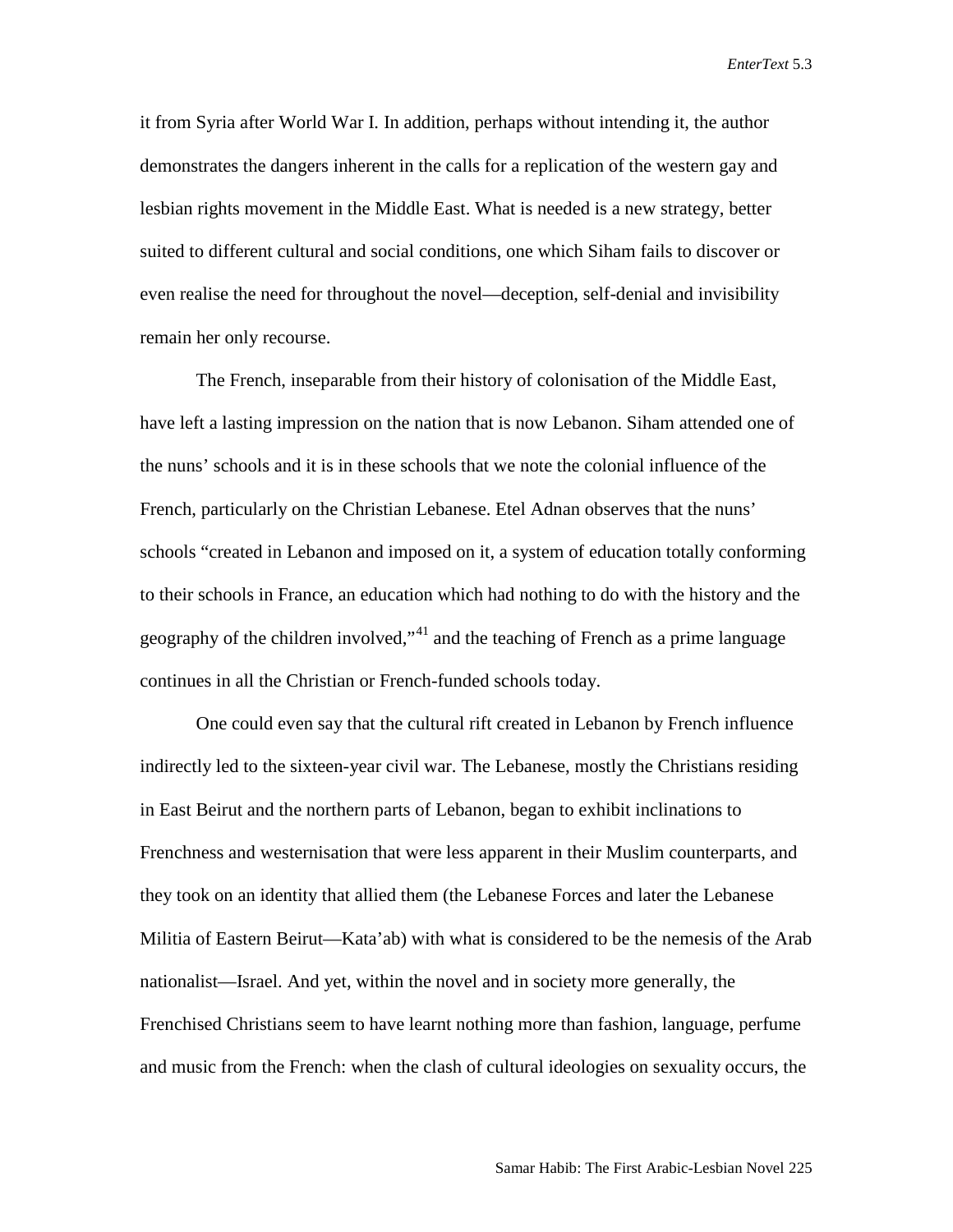Lebanese Christians of the early to late twentieth-century period, represented by Siham's mother, are not happy to emulate the French. Since the end of the civil war in 1991 there would undoubtedly have been some cultural changes (the growing influence of English and English speaking media and the decline in French influence being the most noted change, as well as an increase in secularity as a result of the end of confessional warfare), but the period in which the novel is set and the period it reflects pertain to a time when factions within Christian Lebanese communities/groups attempted to forge, in the same manner that the Turkish government has, an identity that identifies with the western (European) "other" more so that with the Arab "other," albeit that this identification is ornamental at best.

But I do not wish to delve too deeply into the speculative context in which this fascinating text was produced because, all in all, it is a very specific story and about specific individuals. The author communicated to me that she wrote this as a result of life experience; she wrote about people she met and people she knew.<sup>[42](#page-34-3)</sup> Through Siham, Mansour explores how a homosexual individual who is lacking any formal acknowledgement of her existence comes to comprehend, realise and accept her sexuality against a backdrop of prejudice and refusal.

#### **The Indigenous Deviant**

The novel presents Siham as a masculine lesbian figure. Growing up in a society where the topic is not only forbidden but consequently unknown, Siham begins to conceptualise herself as the male-woman because her desire for women at this stage can only be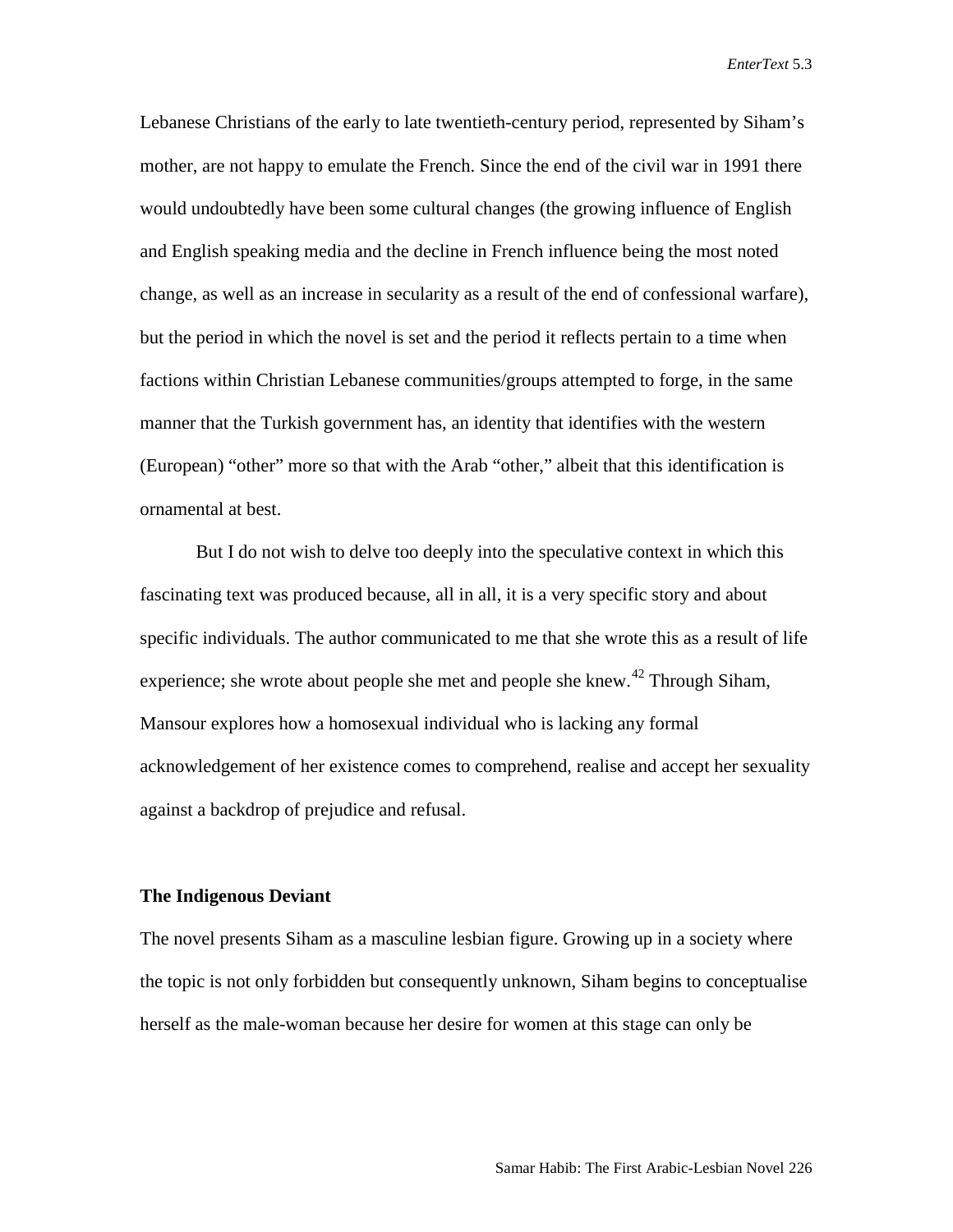understood within the concepts and ideas available and sanctioned in the wider culture.<sup>43</sup> The author writes about Siham's pubescent period:

She used to express her protest [about getting her period] by rejecting all forms of feminine attire, always wearing pants and button-up shirts, and could not be comfortable in anything other than boys' shoes. Her mother was pained to witness this… (11).

Siham, who from a very early age exhibits erotic feelings for women including her own mother and her primary school teacher, can initially only conceive this kind of love at the expense of her own femininity and femaleness because of the conceptual anorexia surrounding representations of the sexes and sexual orientation. On the other hand, Siham's exhibition of masculinity might be confused for a desire to be male, whereas it might stem from motivations which are entirely different from those presumed by patriarchal cultural configurations.

Siham only ever feels truly at ease when she is in Paris completing her final school-year. For her and other Middle Easterners like her, the west offers a democratic safe haven for sexual liberty, even though the west itself is not necessarily safe. Mansour writes that:

Siham began her Parisian life with the utmost excitement. She was an intelligent girl; fearless, invasive of every unknown in order to learn its secrets. She was overwhelmed by this magical city and decided to discover its landmarks and worlds and in Paris there are many landmarks and many more worlds, but what designates entry into a particular world are the human's specific inclinations that draw them into walking through open doors; and in this magical city doors are flung wide open for the purposes of fulfilling desires and inclinations of all kind  $(12)$ .

A girl who is intelligent and fearless may pursue her natural inclinations in a location such as Paris, but when she returns to Lebanon her relationships are limited to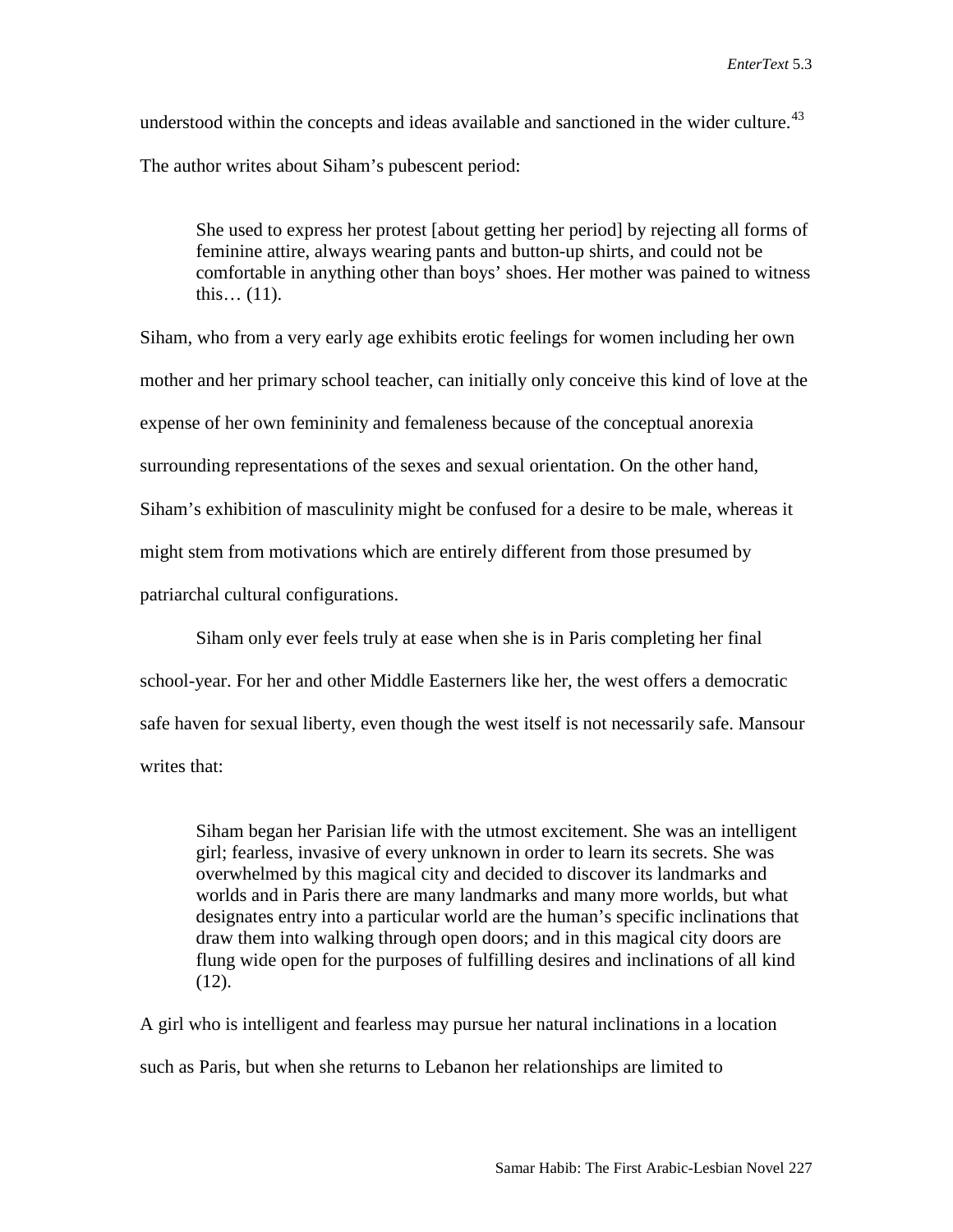meaningless sexual encounters with uncaring women, two unrequited love situations (only one of which was consummated), and she finally settles in a relationship with a married woman who is generally represented to be "as dumb as a brick."

And yet, even though *I Am You* is easily a transgressive text, it is still nevertheless restrained by the very forces of culture and society that it attempts to stretch. The local hero, Layal, understands the degree of ostracism homosexuals in Arab cultures face and does not want to instigate a revolution counter to the religious revolution. Layal is very practical in her thoughts, as "[s]he very well knew the extent of the danger caused by this subject in our society, for those people are scorned and no one understands them" (76). After embracing Siham, Layal says:

I advise you, as you have done before, even if the matter is difficult at first, to socialise with young men. You might get attached to one of them and that will be the end of that. Think of marriage and childbearing, forget yourself and follow suit from the other girls. Try, even if this requires that you lie to yourself in the beginning (77).

Layal implies that if a woman is capable of resisting being with another woman and is also capable of carrying out an intimate relationship with a man then she is heterosexual enough. And it is better that a woman save herself from the social difficulties that present themselves in the event that one chooses to live out one's erotic urges, than to complicate her life by gratifying her senses. In the novel Layal's resistance of the sexual advances of Meemee presents itself as a little too difficult, minutely too difficult, for us not to suspect that there is a kind of heterosexuality which manifests itself as a discipline, where the heterosexuality is the result of repression, or denial of erotic feelings towards women. The text itself provides us with ample reasons for the ambiguity surrounding Layal's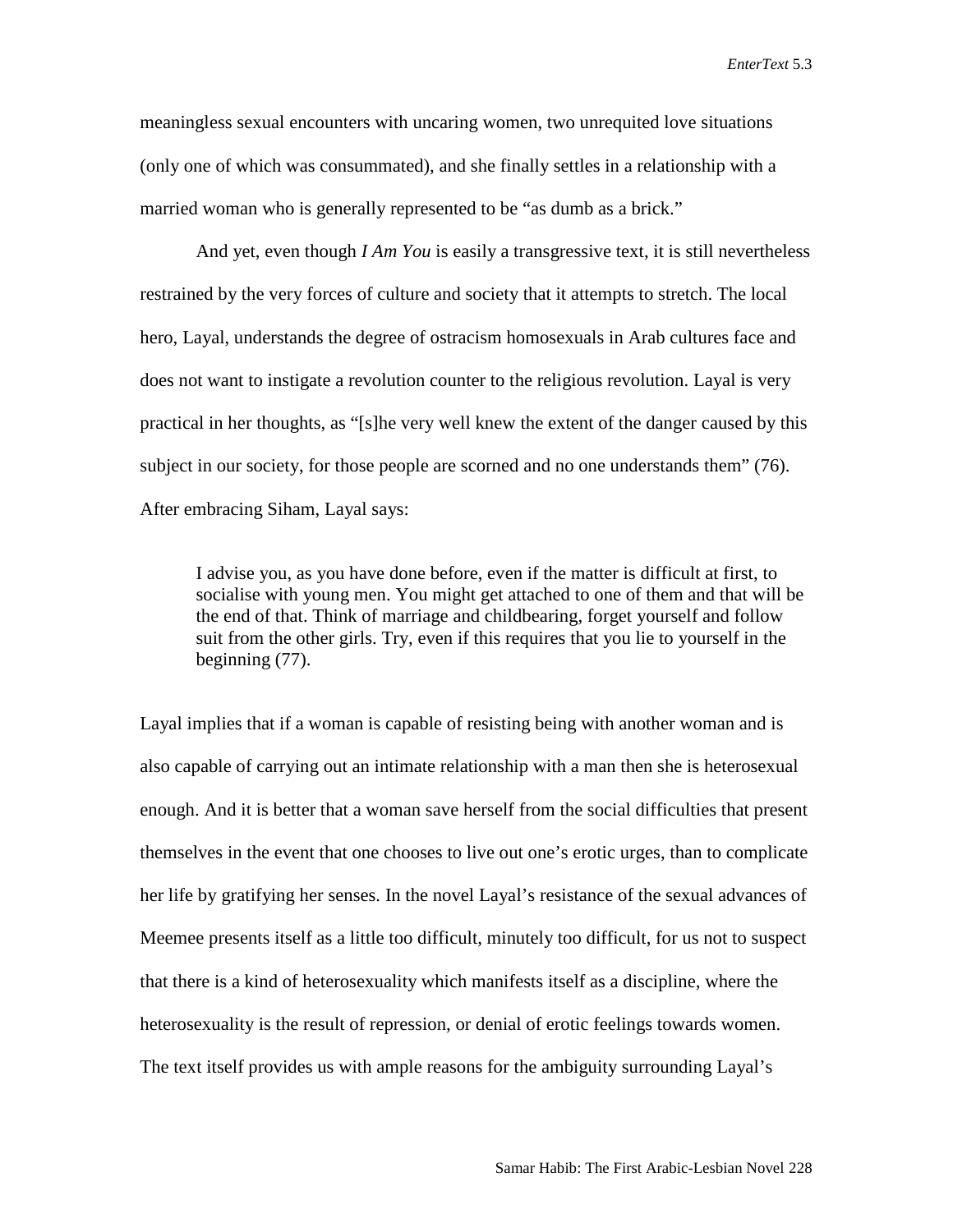sexuality. We learn from her that her male partner is overseas and that she misses him occasionally; however, she also displays active repression of her homoerotic feelings, for instance, when Meemee attempts to seduce Layal over dinner by wearing a "transparent dress underneath which she wore very small briefs"(110). When Meemee rubs herself against Layal we are told that "Layal's body quivered at this contact but she kindly pushed Meemee away from her" (112). Afterwards, when Layal is invited into the lounge room for coffee after the dinner is over, she briefly soliloquises: "God, I hope we get through this night in peace. Meemee is very beautiful" (113). At the evening's end Meemee requests an embrace and the following description is to be found in the text:

They adhered to each other in this fashion for some time. Layal felt the warmth of Meemee's body, her senses awakened and she almost…. But she withdrew from Meemee's arms and said: "Let's get some sleep" (114).

Later in the novel Layal is invited to one of Meemee's "ladies-only" parties, and she arrives in true Cinderella fashion with everyone falling silent at her entrance. As the evening progresses, the following event takes place (after Meemee's girlfriend makes a great many protestations against Meemee's ostentatious advances on Layal):

She drew near Layal, took her by the hand and pressed her body against hers and they began to dance. Layal's body awakened and she embraced Meemee intensely and kissed her. Meemee had begun to relax in her arms when the old hag came to drag her to herself. Layal returned to her seat indignantly but when she sat down she began to observe the scene before her: kisses and performances that were quite arousing (128).

After this, Layal leaves, having demonstrated some signs of indignation (one would think for having been interrupted), and she remarks: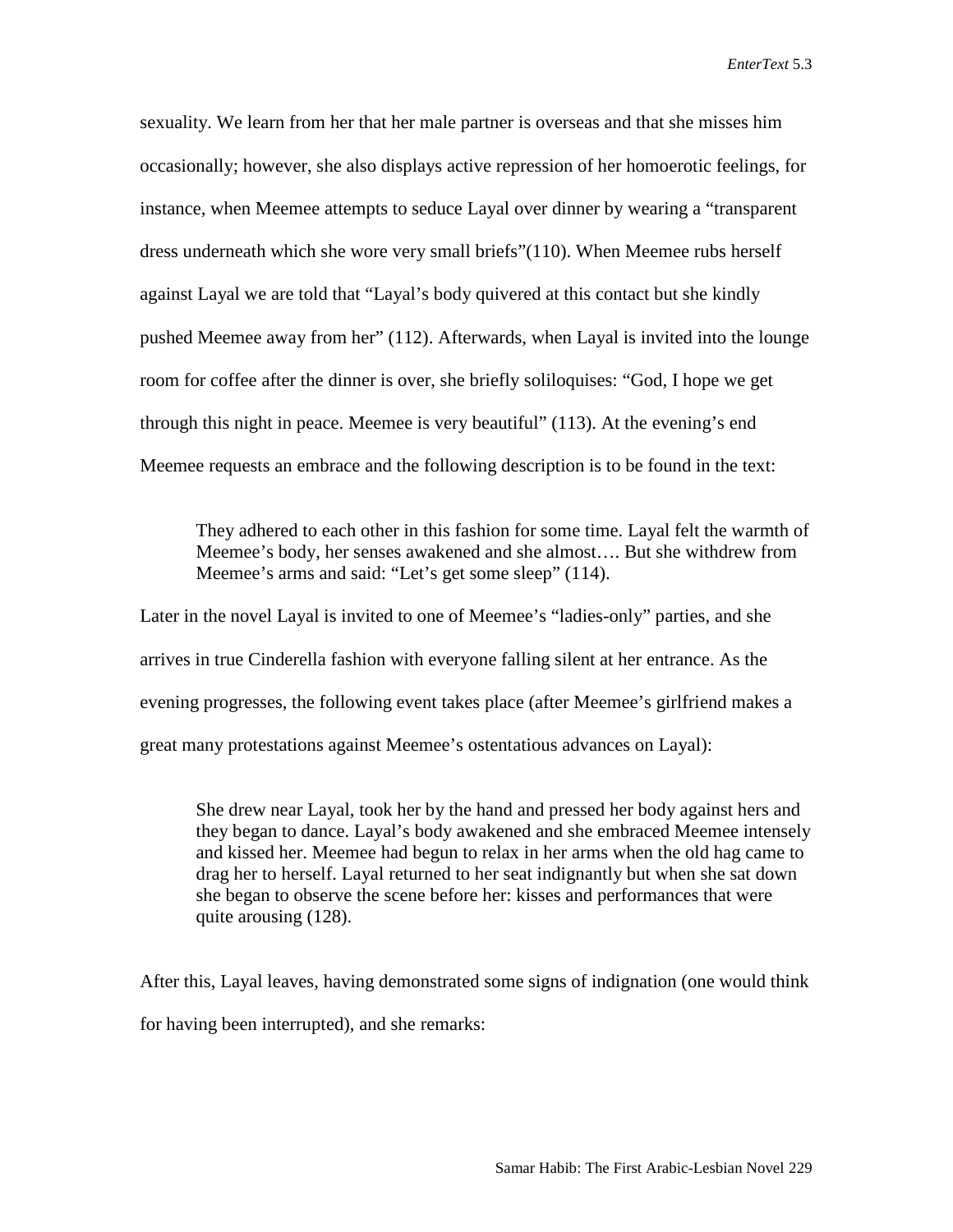"I don't want to understand." She removed from her head and memory everything that she saw moments earlier and attempted to return to her writing and work. She missed her boyfriend…. "Should I call him? He's abroad and won't satisfy my alert body. No I won't call anyone" (129).

A paragraph later she decides that she will call someone, her friend Raya who teaches psychology at university, and we learn shortly after this that she and Raya share an ambiguous mutual "admiration" for each other that never once "crossed that boundary" (130) of mutual admiration. The most significant reference to Layal's possible process of repression takes place when she is driving Meemee to a restaurant towards the end of the narrative. She was, of course, cornered by Meemee into doing this and wonders whether it was "her curiosity that dragged her into this kind of behaviour [....or whether] there was a Don Juanina inclination that spurred her on into doing what she was doing" (149). Unfortunately for us, and quite characteristically for Layal, she stops short of the ultimate discovery. "She did not complete these thoughts because they arrived at the restaurant" (149). It is peculiar that Layal fails to continue these thoughts at a later point in the novel, and yet it is also intriguing. Her sexuality is left in a position of fluidity, escaping categorisation through its instability. The character's sexuality is never fully revealed to her and neither is it to the reader.

Interestingly, while the narrative relies on omissions to relate Layal's erotic interactions with Meemee, her relationship with Siham is not at all ambiguous. The important distinction between Meemee and Siham is that the latter is a young and impressionable undergraduate whilst the other is a voluptuous woman well into her adulthood and in full possession of skills of seduction.

While *I Am You* might *seem* like a superficial novel, which is ill-written as the scathing reviews have claimed, it is invested in various academic discourses at once; the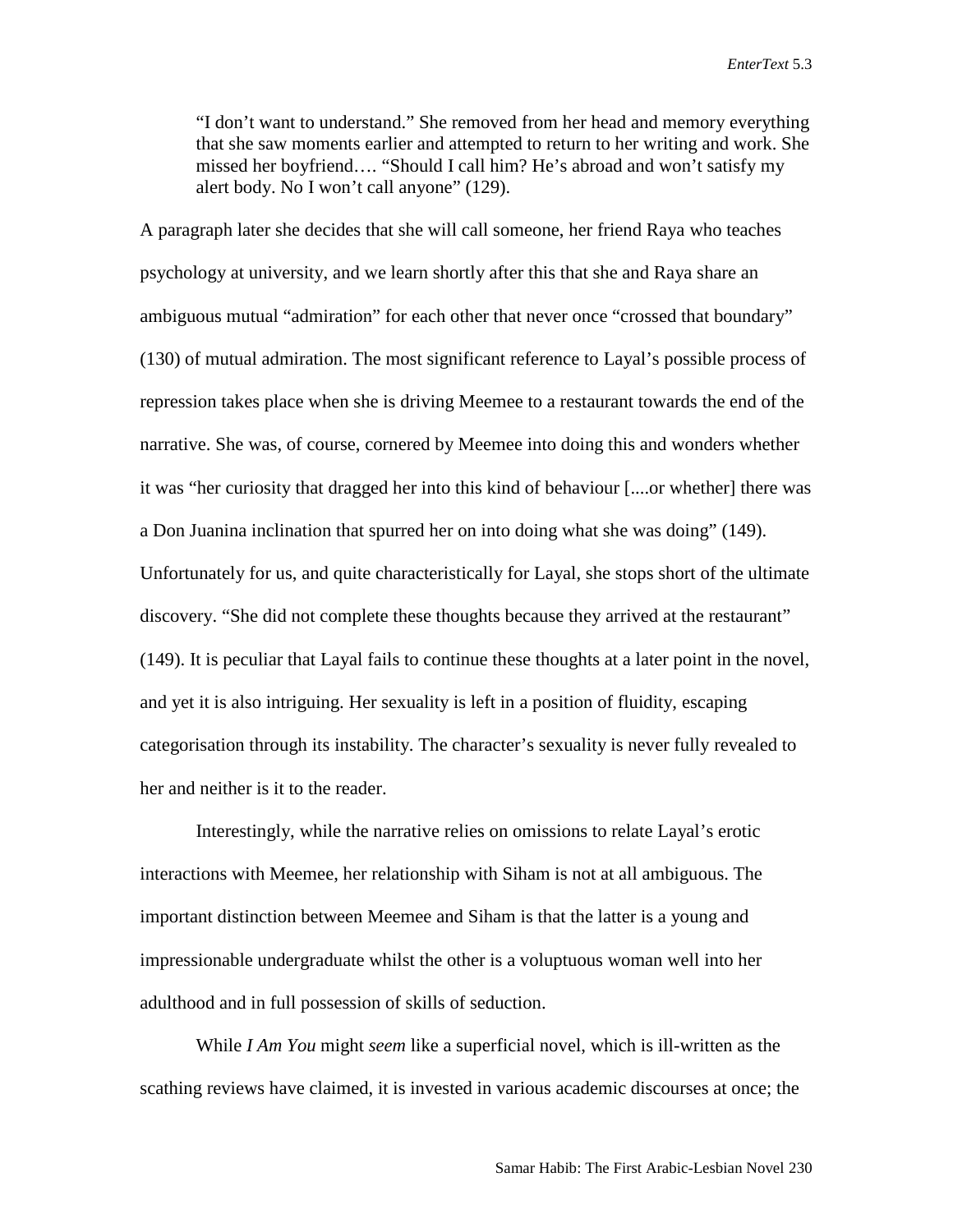philosophical and the psychological, the literary as well as the (culturally) historical. Mansour's novel is the first of its kind, as a novel about a lesbian protagonist, whose suffering might initially appear incidental, trivial and unworthy in light of the atrocities of war which surround it. But Siham's pain is shared by innumerable beings, whose desire for inclusion in society competes heavily with their desire to live out fulfilling romantic and erotic lives. As psychological studies have shown, contact with individuals who identify as homosexual (whether in real life or through film and literature) has a tendency greatly to reduce hostile feelings towards homosexuality as a malignant entity. In addition, the proliferation of positive, or at least realistic, representations of individuals of deviant sexuality and gender, assists those individuals in *coming to terms* with their own sexual identities. *I Am You*'s triumph is in its audacity to name the nameless and to dismiss heavy-handedly centuries of orthodox traditions and cultural complacency as regards variant sexual orientations.

Lebanon is presently the only Arab-speaking country within which a Gay, Lesbian, Bisexual and Transgendered civil rights organisation has been formed. The Lebanese GLBT group Helm (which means Dream) has been recently created. Although, to my knowledge, no actual activism has yet taken place, their website now documents the Gay and Lesbian underworld, which homosexual men and women frequent in the form of nightclubs, restaurants, bathhouses, cinemas and cruises.<sup>[44](#page-34-7)</sup> The first Arabiclanguage Gay and Lesbian magazine, *Barra* (which means *Outside*), is now being printed and distributed in Lebanon, among university students in particular.<sup>[45](#page-34-28)</sup> The situation remains far from ideal for homosexual and transgendered individuals living in Lebanon, but those individuals who share much of their adolescent and young adult despair with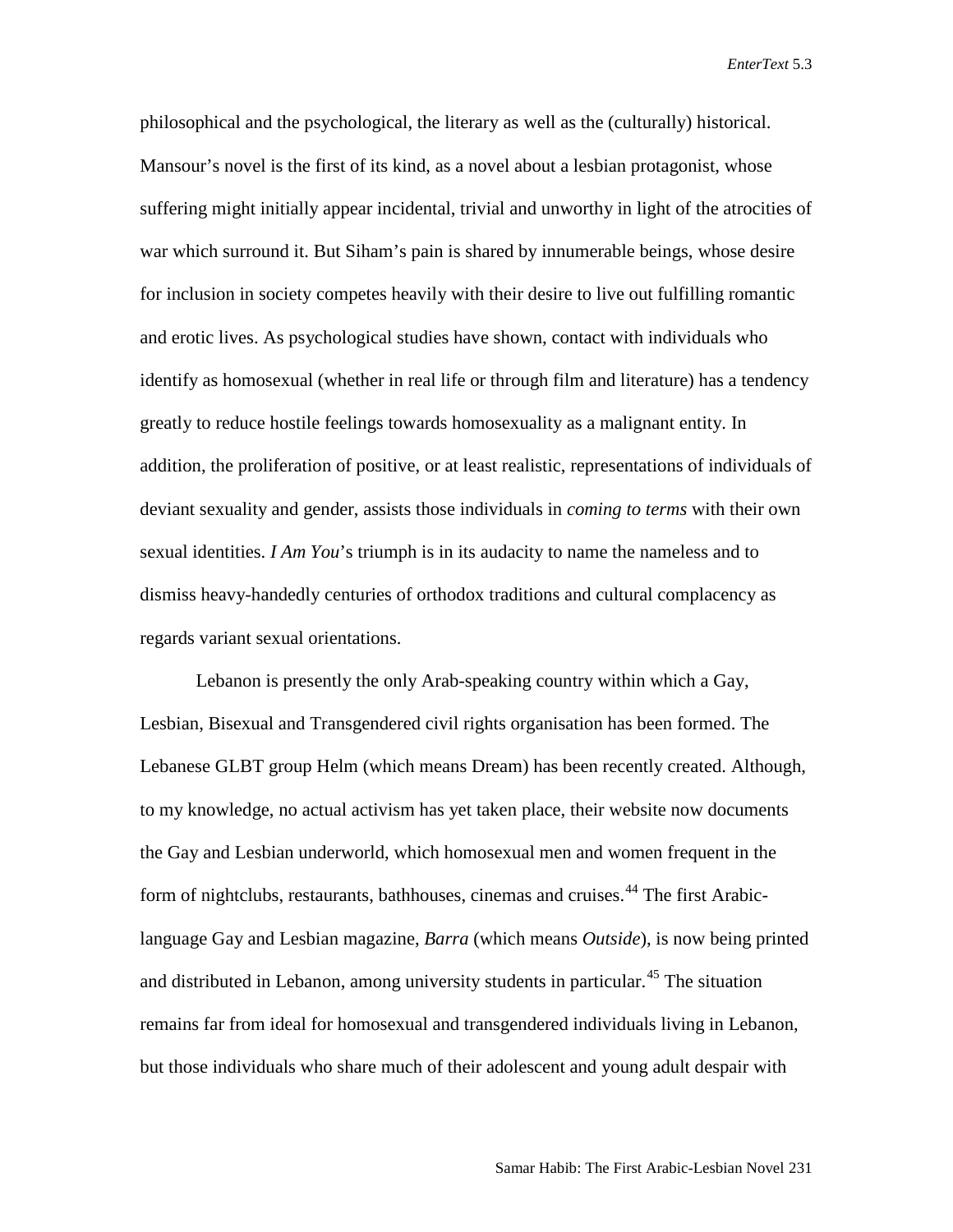Siham, eventually outgrow the social mythology drilled into them by society, and they learn to accept themselves and to find happiness within the limitations of their environment. Not all of them of course.

*I Am You* does not present us with a happy, well-adjusted lesbian heroine, instead, it presents a young woman's struggle to understand herself and it bespeaks of her torment and her poetic catharsis in the form of a near psychotic obsession with an unattainable (and unsuitable) woman. But this is not a failing on the part of Mansour, as the novel resists becoming another (stereotypical) instance of a literary, tormented homosexual anti-hero—because the torment the author inscribes does indeed exist and it reflects a reality shared by people who are unnecessarily oppressed in their societies. A happy, well-adjusted heroine will emerge in time, and her politics will be better articulated because she will be writing *for* herself and *about* herself, and, who knows, this very heroine might be the project (or producer) of the second Arabic lesbian-centred novel ever written—a novel which we still await, five years on from *I Am You*'s publication.

#### **Notes**

<sup>&</sup>lt;sup>1</sup> Elham Mansour, *Ana Hiya Anti* (Beirut: Riad El-Rayyes, 2000), 93-94. All translations are mine and are taken from a complete and as yet unpublished translation of the novel, entitled *I Am You*. Present and

 $3 \text{ I}$  refer to *I Am You* as the first "lesbian-centred" novel because the entire novel is dedicated particularly to the subject of female homosexuality. Other Arab writers of fiction have depicted homoerotic relations among women, but have treated sexual relationships between women as a side-effect of poor relations between men and women in patriarchal societies. Nawal Sadawi's novel *Janat Wa Iblis* (Beirut: Dar Al-Adab, 1992) deals briefly and obscurely with the subject, particularly in the chapter entitled "Al Hub Al Athim" ("Sinful Love") 117-137; Hannan Al Sheik's *Misk Al Ghasal* (Beirut: Dar Al-Adab, 1988) depicts a sexual relationship between two married women living with their husbands in an unnamed Arab Gulf country. The relationship between Suha and Nour spans the first two volumes of the novel and is intended to depict a critique of Arab societies' alienation of women from men. Two other novelists, Ghada Al-Saman and Samiah Kahluni have written about female homosexuality in their stories *Al-Muwa'a* and *Layinat Al-Malamiss* (respectively). Unfortunately I have not yet been able to procure these texts and although I know of their existence I eagerly await the opportunity to locate and critique them. An impediment to the discovery of these texts has been their fade into obscurity. Although both Kahluni and Saman are prominent feminist Arab writers, significant reference to these stories and any bibliographical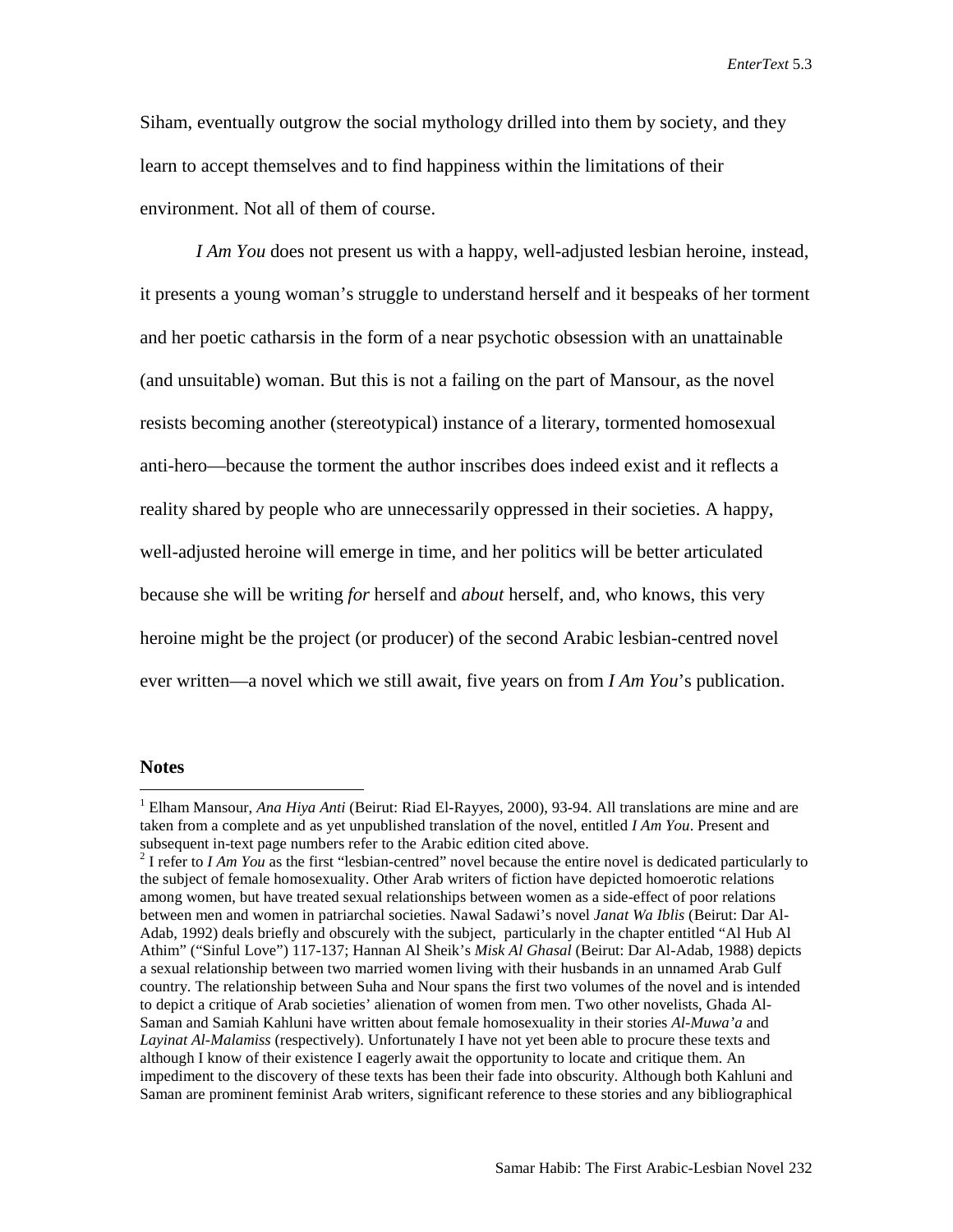information has been impossible to find. I am indebted to Moody Bittar for referring to these works in "Kira'a Fi Tiwayat Elham Mansour 'Ana Hiya Anti'" (*Alhayat*, 14 Oct., 2000, 15). 3 With thanks to the Lesbian Herstory Archives' 1950s lesbian pulp fiction collection viewed in Brooklyn,

<sup>4</sup> A list of Bannon's lesbian-positive novels can be viewed at http://www.annbannon.com/books.html (06.06.2005). See also Diane Hamer's "'I Am a Woman:' Ann Bannon and the writing of Lesbian Identity in the 1950s" in M. Lilly, ed., *Lesbian and Gay Writing: An Anthology of Critical Essays* (Philadelphia: Temple University Press, 1990), 47-75.<br><sup>5</sup> Examples of pseudo-intellectual studies of female homosexuality in Arabic include Khatib Al Adnani's

"Al-Suhaq Aw Al-Jins Al-Thalith" in *Al-Zina Wal Shuthooth Fi Al-Tarikh Al-Arabi* (London and Beirut: Arab Diffusion Company, 1999) 189-202, and Muntasir Muthhir's *Al-Muta'a Al-Muharama: Al-liwat Wal* 

 $\overline{a}$ 

Suhaq Fi Al-Tarikh Al-Arabi (n.c: Dar Al-Alamiya, 2001).<br>
<sup>6</sup> Through oral communication with Dr Elham Mansour, August 2003.<br>
<sup>7</sup> Ibid.<br>
<sup>8</sup> Jihad, "Hiwar Ma Al-Doctora Elham Mansour Hawl Riwayatuha Al-Jadida 'Ana Hiya Ant

<sup>9</sup> The reception of *I Am You* reminds us of the critical appraisal of Radclyffe Hall's *Well of Loneliness* upon its publication in England in 1928. On this subject Lisa Walker writes that "[n]ot without cause, Hall's writing has been called dull, over-wrought, melodramatic, maudlin, old-fashioned and stilted, and *The Well* is often regarded as pioneering for its open representation of lesbianism rather than for its literary achievements." See her *Looking Like What You Are: Sexual Style, Race, and Lesbian Identity* (New York

and London: New York University Press, 2001), 22.<br><sup>10</sup> Pierre Shalhoob, "Atash Ila Al-Mustaheel!" (*A-Naqid*, 7-17 Aug., 2000), 33, translation mine.<br><sup>11</sup> Qasim Nouri Abood, "Ightiyal Al-Riwaya" (*A-Naqid*, 2-25 Oct.,. 200

<sup>14</sup> Moodie Bittar, "Kira'a Fi Riwayat Elham Mansour 'Ana Hiya Anti'" (*Alhayat*, 14 Oct., 2000), 15, translation mine.<br><sup>15</sup> Yassin Rafa'aiya, "Khiyanat Al-Fan" 31, translation mine.

<sup>16</sup> Maree Qaseefee, "Ana Hiya Anti Li Elham Mansour: Taqrrera wa Mubashara Fi Tashrreeh 'Alam Al-Mara' Al-Sirri" (*An-Nahar*, 2 Aug., 2000, n.p.), translation mine.

<sup>17</sup> The independent American film, *But I'm A Cheerleader* (dir. J. Babbit, Lions Gate Entertainment, 1999) comically presents this as the concept of the "root." In a camp for teenagers that converts homosexuals into ex-homosexuals by teaching them "true" gender distinctions and roles, the "patients" are invited to discover the event which *caused* their homosexuality. The film is satirical in its take, as one young lady comments that she is gay because she was born in France, another that it was because her mother "got married in pants," while a young man claims that it was "varsity wrestling" that did it—all examples leading to the absurdity of the question rather than simply to the absurdity of the answers themselves.

<span id="page-32-1"></span><span id="page-32-0"></span><sup>18</sup> Zeena Bizzie, [Interview with Elham Mansour] in *Al-Kifah Al-Arabi*, 18 Oct., 2000, 14.

<sup>19</sup> Mansour's experimentalism with language was noted and closely explored in Michelle Hartman's "Ilham Mansur's *Ila Hiba: sira ula and Hiba fi rihlat al-jasad: sira thaniyya*" (*Arabic and Middle Eastern Literatures* 2.2, 1999, 141-158). Hartman notes Mansour's use of English and French words within her conversational Arabic narrative style and ponders the significance of this. In *Ana Hiya Anti* Mansour continues this technique of supplementing Arabic words with English or French terms. For example, she uses the term "homosexualité" (93); the term "gay" appears several times (see 170-173); "garçon manqué" (11); "la bisexualité" (173); and the peculiar use of the word "fuck" (166). Hartman asserts that Mansour uses European language terms in her writing because they do not have their equivalent in Arabic. In the case of *Ana Hiya Anti,* however, with the exception of the term "gay" which is particularly western, the above terms all have their equivalent (homosexuality: *Mithliya*; garçon manqué: *Hassan Sabi*; bisexuality: *Isdiwaj Al-Jinsiya* and fuck: *Neek* or *Nayk*). In this instance Mansour may be reflecting the reality of integrated Lebanese-Arabic speech, which cannot be divorced from the imperialist (through globalisation) and colonial nations which have influenced and shaped this culture, particularly among the educated.

New York, in November 2004. I am also indebted to [M. McClarnon](mailto:maureen@soc.duke.edu) and Sally Bingham's internet collection of *Lesbian Pulp Fiction*: http://scriptorium.lib.duke.edu/women/pulp.html (12.1.05)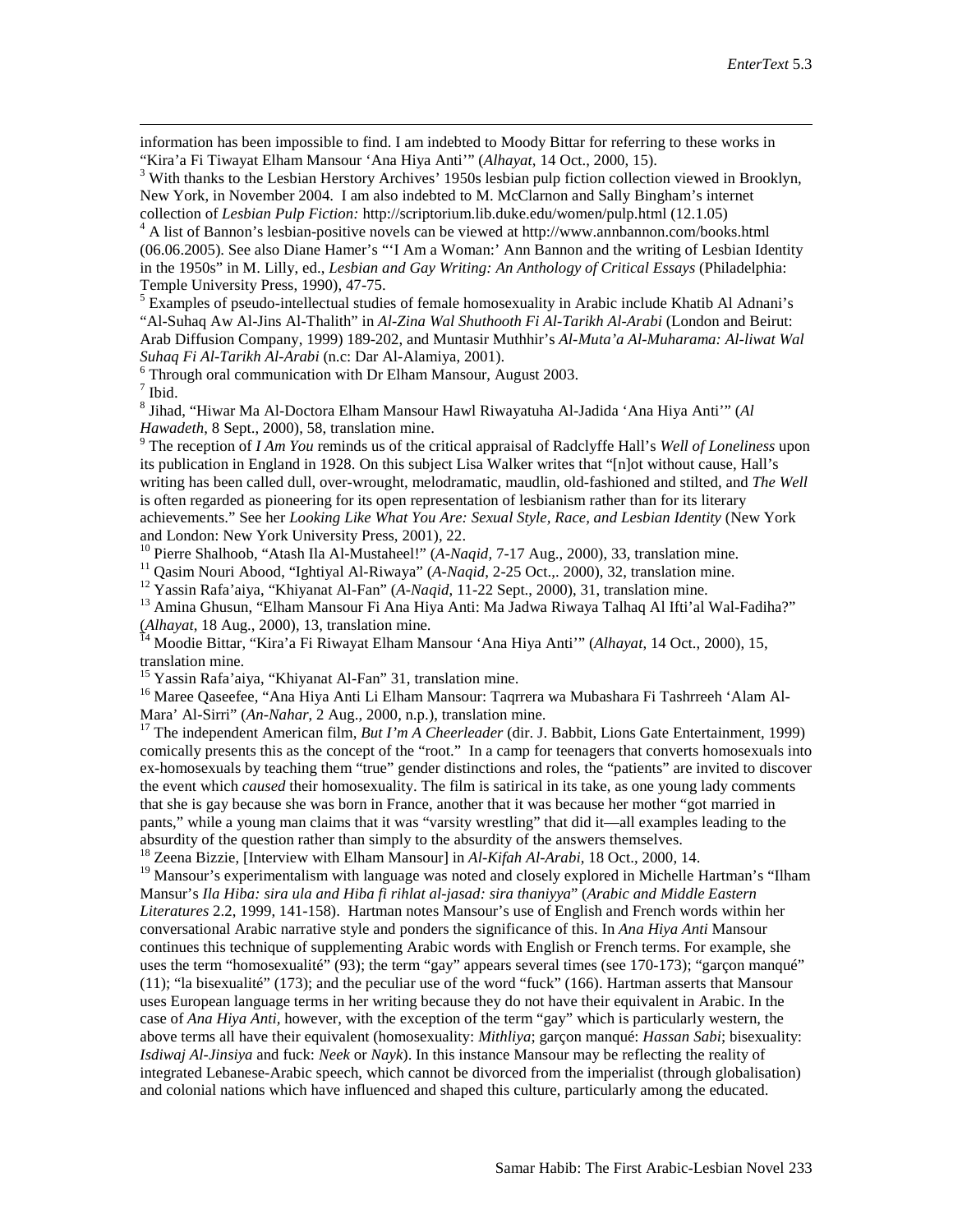<span id="page-33-1"></span><span id="page-33-0"></span> 20 Mansour is referring to the notion of love as discussed by Aristophanes and penned by Plato in *The Symposium*, where, as the tale goes, humans were originally eight-limbed creatures who were bisected by Zeus (for their insubordination). Love, Aristophanes explains, is the urge of the one half to be re-united with its other half. Initially, he says, there were three sexes, not two: male, female and the hermaphrodite and thus those "men who are halves of a being of the common sex, which was called… hermaphrodite, are lovers of women, and most adulterers come from this class, as also do women who are mad about men.... Women who are halves of a female whole direct their affections towards women and pay little attention to men; Lesbians [sic] belong to this category." See Plato's *The Symposium*, trans. W. Hamilton (Middlesex: Penguin, 1976), 62. For Mansour, it is not the myth of the eight-limbed creatures which is of interest, but the notion that humans, in love, search for one who is *like* and *of* them, even though it appears as though humans are attracted by each other's differences.<br><sup>21</sup> See interview with Mansour by Jihad, "Hiwar," 58.

<span id="page-33-2"></span>

<span id="page-33-3"></span> $^{22}$  This is not to say in the least that love itself manifests itself singularly, but here, the notion of love that is conjured up is particularly platonic and love comes to mean that particular emotion which is entirely divine, affirmative and beautiful, therefore good. See *The Symposium*, 45-46.

<sup>23</sup> Jihad, "Hiwar," 58; see also Bizzie, [Interview with Elham Mansour], 14.<br><sup>24</sup> Haneen Ghadar, "Al-Jins Fi Riwayat Arabiya: Al-Mara'a Mithlama Yarghabuha Al-Rajul"(Al-Mulhaq, 10 Feb, 2001), 7, translation mine.

<sup>25</sup> George Tarad, "... Yaqra'a Kamilan" (A-Naqid, 19-21 Aug., 2000), 31, translation mine.<br><sup>26</sup> Hasan Abd Allah, "Ila Elham Mansour" (A-Naqid, 11-15 Dec., 2000), 35, translation mine.<br><sup>27</sup> Eve K. Sedgwick, *Epistemology* Change Toward Homosexuality in Turkey" (*Journal of Homosexuality* 44.1, 2002), 111.

<sup>30</sup> Michelle A. Mazur and Tara M. Emmers-Sommer, "The Effect of Movie Portrayals on Audience Attitudes About Nontraditional Families and Sexual Orientation" (*Journal of Homosexuality* 44.1, 2002), 157.

<sup>31</sup> Ibid., 157: see also the more recent study by Paul Van de Ven, "Effects on High School Students of a Teaching Module for Reducing Homophobia" (*Basic and Applied Social Psychology* 17.1&2, 1995), 153-

172. <sup>32</sup> Anon., "Lebanon" *CIA World Fact Book*[, http://www.cia.gov/cia/publications/factbook/geos/le.html](http://www.cia.gov/cia/publications/factbook/geos/le.html)

 $\frac{33}{33}$  Incidentally and ironically, it was the Lebanese Christian militias which requested the presence of the Syrian army to quash the allied Lebanese and Palestinian militias. Eventually the Syrian army was of no use but also failed to leave; Syrian presence in Lebanon continued well beyond the end of the civil war in 1990. The assassination of the former Lebanese Prime Minister Rafic Hariri in February 2005 gained the sympathies of the international community, and the USA was able to apply pressure on Syria to withdraw its troops in the following month of the same year.

<sup>34</sup> Miriam Cooke, "Beirut: Rebron: The Political Aesthetics of auto-destruction" (*Yale Journal of Criticism* 15.2, 2002), 403-404.

<sup>35</sup> Evelyne Accad, *Sexuality and War: Literary Masks of the Middle East* (New York: New York University Press, 1990), 19.<br><sup>36</sup> See Elham Mansour, *Hina Kuntu Rajulan* (Beirut: Riad El Rayyes, 2002), 187.

<sup>37</sup> Mansour's notion of the "feminine discourse" is a hybrid of feminist discourse and feminine ideals. She perceives that old-school feminist ideals (particularly in the Middle East) strive to emulate male-centred and patriarchal discourse. In her interview with Bizzie, Mansour asserts that "there is a lot of women's writing but most of it is written within a male-centred framework, even if it may appear revolutionary. Woman's discourse [i.e feminist discourse] is not self-aware and it adopts the same values, senses and sensations that are adopted by the man. The woman has not established a sensory, intuitive or reactionary basis for her own personal speech, because she is suffering from some sort of denial of her herself…. All the feminist movements in the world are attempting to turn women into men and to adopt the values held by men, thus jettisoning femininity altogether" (14, translation mine). I suspect that by "world" Mansour is referring to the Arab world (and is deliberately overlooking the French Feminist School with which she is familiar). In her interview with Michel Maeekie, Mansour reasserts this notion, that a feminist (and *feminine*) discourse, distinct from male (and masculine) discourse, desperately needs to be established. She